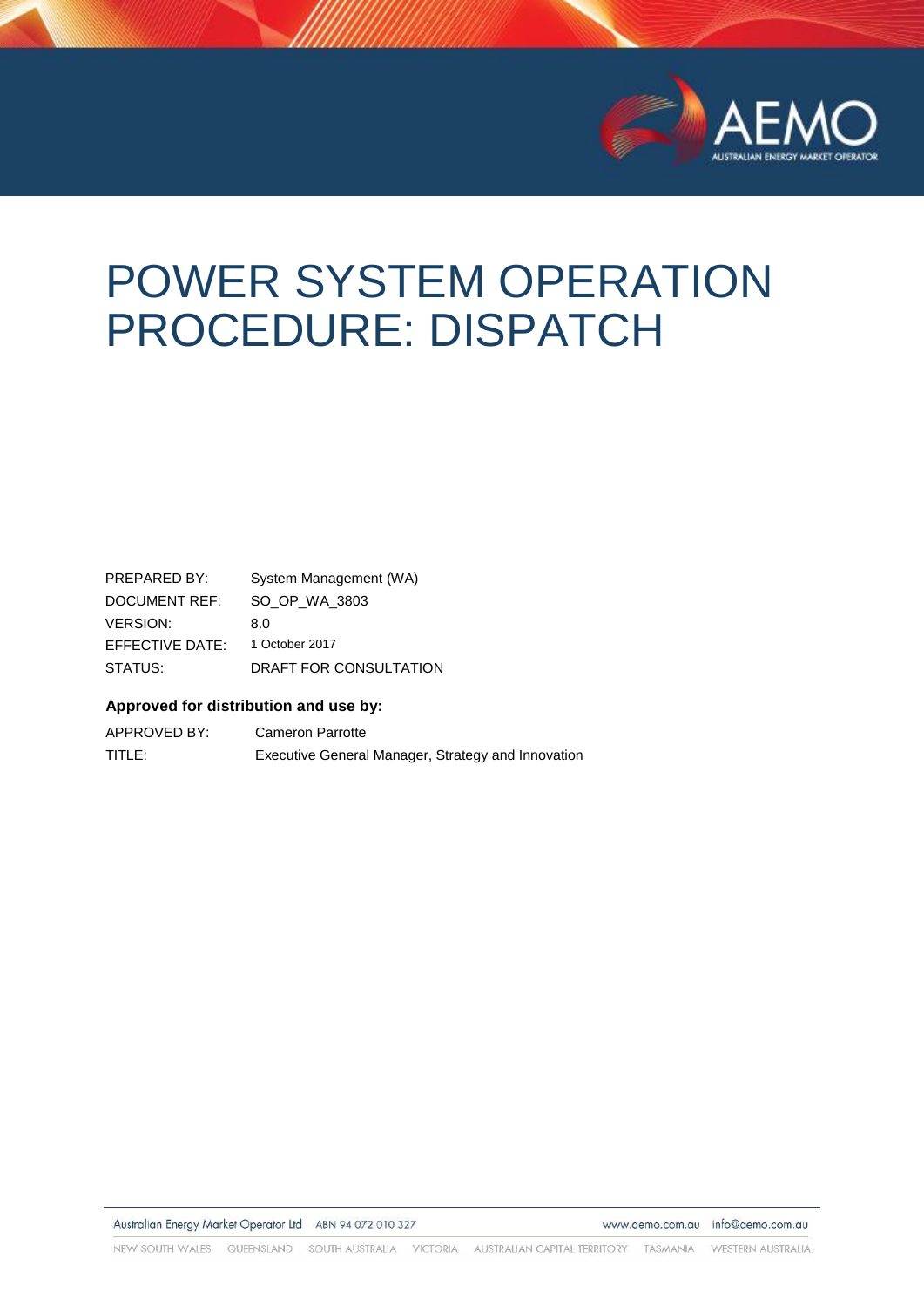

## **VERSION RELEASE HISTORY**

| <b>Version</b>          | <b>Effective date</b>                          | <b>Summary of changes</b>                                                                                   |
|-------------------------|------------------------------------------------|-------------------------------------------------------------------------------------------------------------|
| 1                       | 21 September<br>2006                           | Power System Operation Procedure (Market Procedure) for<br>Dispatch                                         |
| $\overline{2}$          | 30 September<br>2009                           | AEMO proposed amendments to this procedure resulting in<br>publication of Procedure Change Report PPCL 0013 |
| $\overline{\mathbf{3}}$ | 5 January 2010                                 | AEMO proposed amendments to this procedure resulting in<br>publication of Procedure Change Report PPCL 0014 |
| 4                       | 4 March 2010                                   | AEMO proposed amendments to this procedure resulting in<br>publication of Procedure Change Report PPCL 0015 |
| 5                       | 28 June 2010                                   | AEMO proposed amendments to this procedure resulting in<br>publication of Procedure Change Report PPCL 0018 |
| 6                       | <b>Balancing Market</b><br>Commencement<br>Day | Replacement of the Procedure resulting from Procedure Change<br>Proposal PPCL0021                           |
| $\overline{7}$          | 5 March 2014                                   | AEMO proposed amendments to this procedure as a result of<br>Procedure Change Proposal PPCL0027             |
| 8.0                     | 1 October 2017                                 | Update to Procedure resulting from Procedure Change Proposal<br>AEPC 2017 10                                |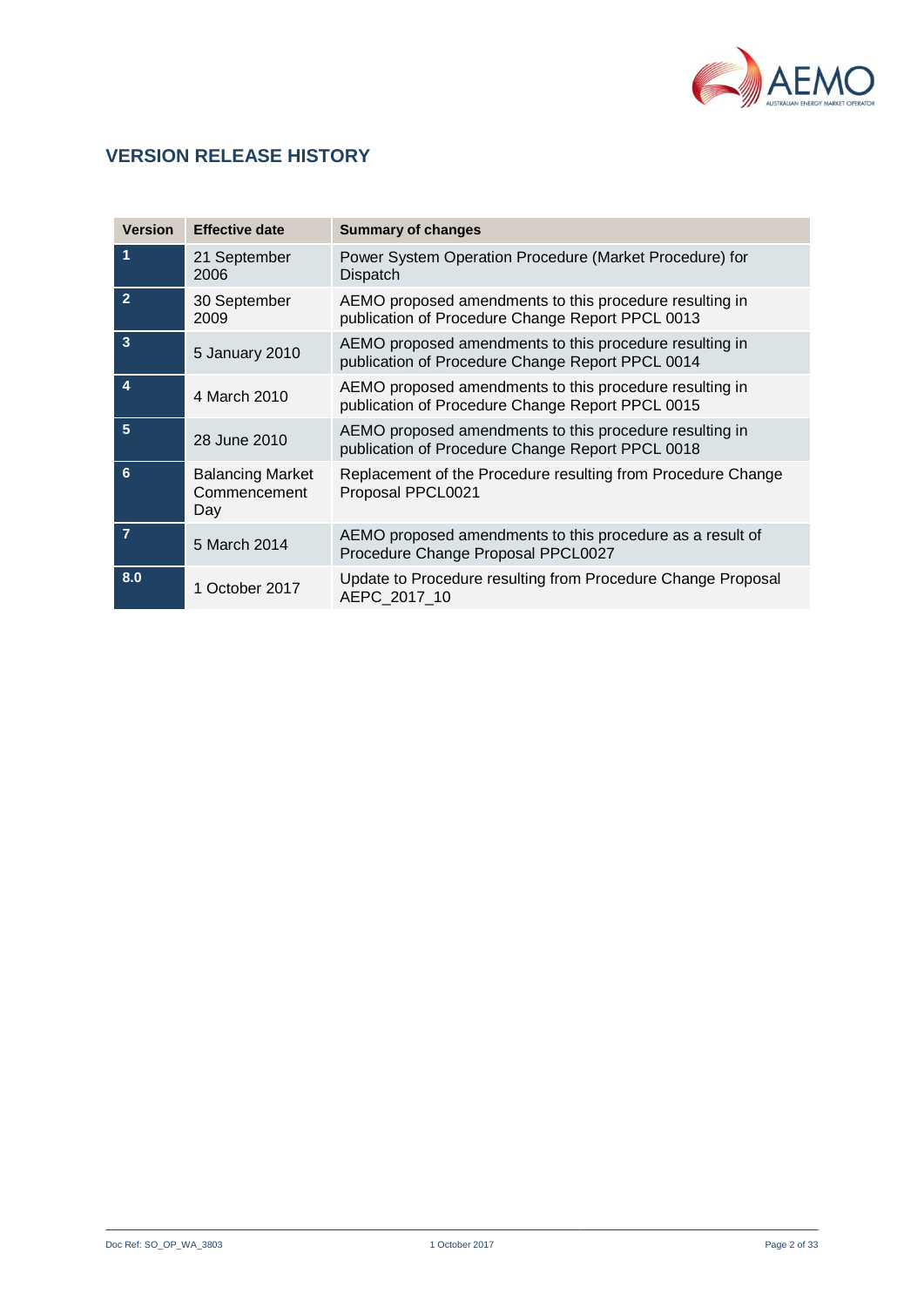

## **CONTENTS**

| 1.             | PROCEDURE OVERVIEW                                                     | 6  |
|----------------|------------------------------------------------------------------------|----|
| 1.2.           | <b>INTERPRETATION</b>                                                  | 6  |
| 1.3.           | PURPOSE AND APPLICATION OF THIS PROCEDURE                              | 6  |
| 2.             | MANAGEMENT OF DISPATCH INFORMATION AND DISPATCH<br><b>CRITERIA</b>     | 7  |
| 2.1.           | MANAGEMENT OF DISPATCH INFORMATION                                     | 7  |
| 2.2.           | <b>DISPATCH CRITERIA</b>                                               | 8  |
| 3.             | SCHEDULING AND DISPATCH OF THE BALANCING PORTFOLIO                     | 8  |
| $\mathbf{4}$ . | <b>PRE-GATE CLOSURE</b>                                                | 8  |
| 4.1.           | <b>PRE-DISPATCH PLAN</b>                                               | 8  |
| 4.2.           | CONSTRAINTS USED IN THE PRE-DISPATCH PLAN                              | 9  |
| 4.3.           | <b>LOAD FORECASTS</b>                                                  | 9  |
| 4.4.           | [BLANK]                                                                | 11 |
| 4.5.           | FORECASTS OF NON-SCHEDULED GENERATION                                  | 11 |
| 4.6.           | FORECASTS OF ANCILLARY SERVICES DEMAND                                 | 12 |
| 4.7.           | UPDATING THE DISPATCH PLAN                                             | 12 |
| 4.8.           | <b>DEMAND SIDE PROGRAMMES</b>                                          | 12 |
| 4.9.           | <b>DISPATCH ADVISORY NOTICES</b>                                       | 13 |
| 4.10.          | CONTENT AND MANAGEMENT OF DISPATCH ADVISORY<br><b>NOTICES</b>          | 13 |
| 4.11.          | PRE-ISSUING OF DISPATCH INSTRUCTIONS                                   | 14 |
| 5.             | <b>POST GATE CLOSURE</b>                                               | 14 |
| 5.1.           | BONA FIDE CHANGES TO PHYSICAL STATUS OF FACILITIES                     | 14 |
| 5.2.           | COMMITMENT AND DE-COMMITMENT OF GENERATING<br><b>FACILITIES</b>        | 15 |
| 5.3.           | <b>CREATION OF DISPATCH INSTRUCTIONS AND DISPATCH</b><br><b>ORDERS</b> | 16 |
| 5.4.           | <b>CREATION OF OPERATING INSTRUCTIONS</b>                              | 18 |
| 5.5.           | <b>ISSUING OF DISPATCH INSTRUCTIONS AND DISPATCH</b><br><b>ORDERS</b>  | 18 |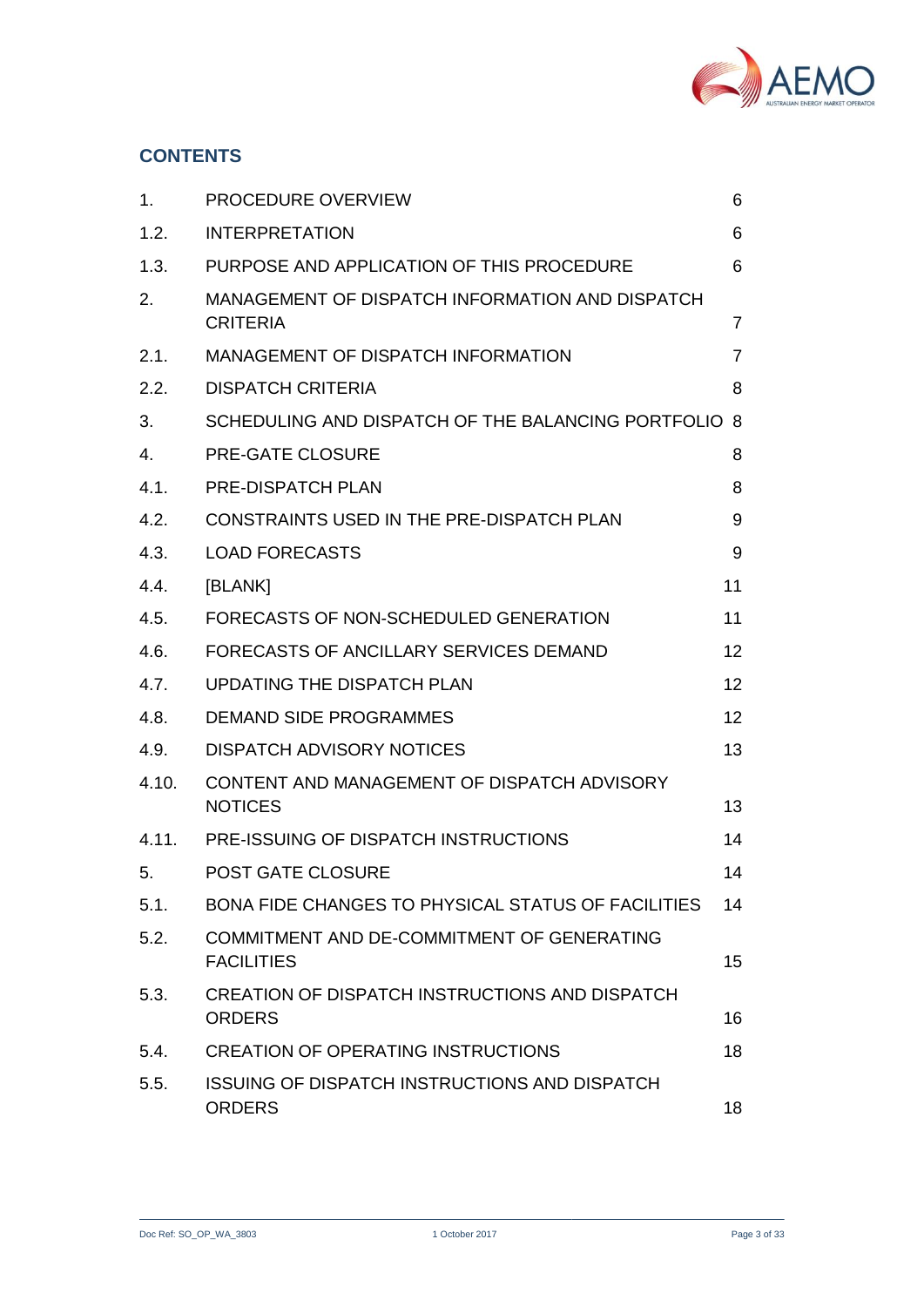

| 5.6. | RESPONSE TO DISPATCH INSTRUCTIONS AND DISPATCH<br><b>ORDERS</b>                             | 19 |
|------|---------------------------------------------------------------------------------------------|----|
| 5.7. | ISSUING OF AND RESPONSE TO OPERATING INSTRUCTIONS                                           | 21 |
| 5.8. | DISPATCH OF GENERATING FACILITY FOR SYSTEM<br><b>SECURITY</b>                               | 22 |
| 5.9. | ACTIVATION OF LOAD FOLLOWING ANCILLARY SERVICE                                              | 22 |
| 6.   | <b>TRADING INTERVAL</b>                                                                     | 23 |
| 6.1. | REAL-TIME MONITORING DURING A TRADING INTERVAL                                              | 23 |
| 6.2. | FORMULATION AND ISSUING OF INTERMEDIATE DISPATCH<br><b>INSTRUCTIONS AND DISPATCH ORDERS</b> | 24 |
| 6.3. | CONSTRAINED OPERATION OF A NON-SCHEDULED<br><b>GENERATOR</b>                                | 24 |
| 6.4. | <b>VOLTAGE CONTROL</b>                                                                      | 25 |
| 7.   | <b>DISPATCH SETTLEMENT DATA</b>                                                             | 26 |
| 7.1. | <b>INTRODUCTION</b>                                                                         | 26 |
| 7.2. | QUANTIFICATION OF CONSTRAINED OFF QUANTITIES                                                | 26 |
| 7.3. | CALCULATION OF SPINNING RESERVE RESPONSE<br><b>QUANTITIES</b>                               | 26 |
| 7.4. | CALCULATION OF LOAD REJECTION RESERVE RESPONSE<br><b>QUANTITIES</b>                         | 27 |
| 7.5. | SOI AND EOI ESTIMATES                                                                       | 28 |
| 7.6. | DEMAND SIDE PROGRAMME CURTAILMENT REQUEST                                                   | 29 |
| 8.   | ADMINISTRATION AND REPORTING IN RELATION TO<br><b>SYNERGY</b>                               | 29 |
| 8.1. | <b>LIMITATION OF REQUIREMENTS FOR SYNERGY</b>                                               | 29 |
| 8.2. | REPORTING IN RELATION TO SYNERGY'S WEM RULES<br><b>OBLIGATIONS</b>                          | 29 |
| 8.3. | APPOINTMENT OF REPRESENTATIVE                                                               | 29 |
| 8.4. | <b>KEEPING OF RECORDS</b>                                                                   | 29 |
| 8.5. | FAILURE TO AGREE ON AN ISSUE WITHIN THE PROCEDURE                                           | 29 |
| 9.   | EXEMPTIONS TO COMMITMENT AND DE-COMMITMENT<br><b>NOTIFICATION REQUIREMENTS</b>              | 30 |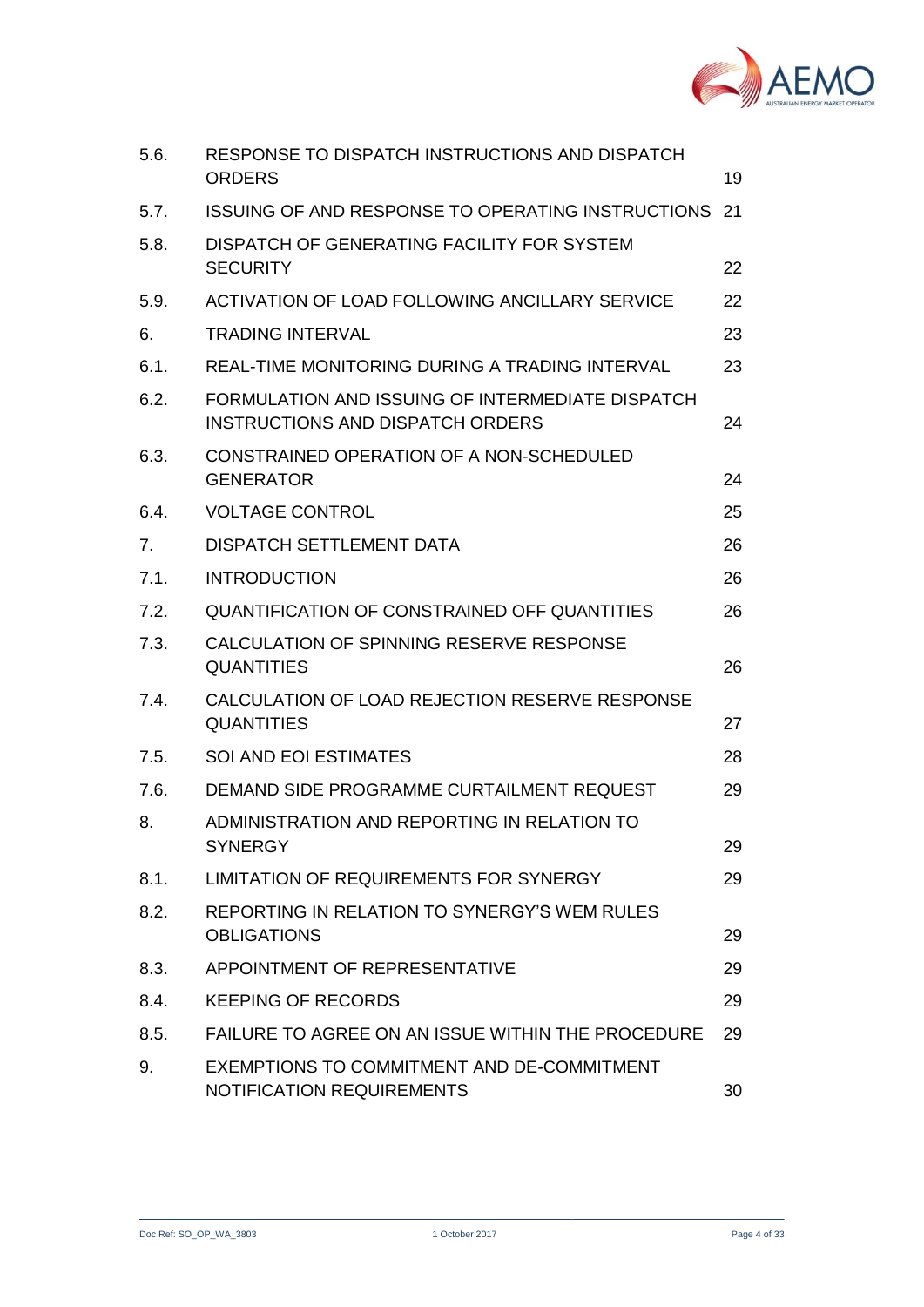

| 9.1.                                                     | APPLICATION FOR EXEMPTION FROM A MARKET PARTICIPANT<br>WITH A DISTRIBUTION CONNECTED SCHEDULED |    |
|----------------------------------------------------------|------------------------------------------------------------------------------------------------|----|
|                                                          | <b>GENERATOR</b>                                                                               | 30 |
| 9.2.                                                     | AEMO'S ASSESSMENT OF THE APPLICATION                                                           | 31 |
| 9.3.                                                     | AEMO'S DETERMINATION                                                                           | 31 |
| 9.4.                                                     | <b>REVOCATION OF AN EXEMPTION</b>                                                              | 32 |
| 9.5.                                                     | LIST OF EXEMPT DISTRIBUTION CONNECTED SCHEDULED<br><b>GENERATORS</b>                           | 32 |
| APPENDIX 1: LIST OF DISPATCH ADVISORY NOTICE TYPES<br>33 |                                                                                                |    |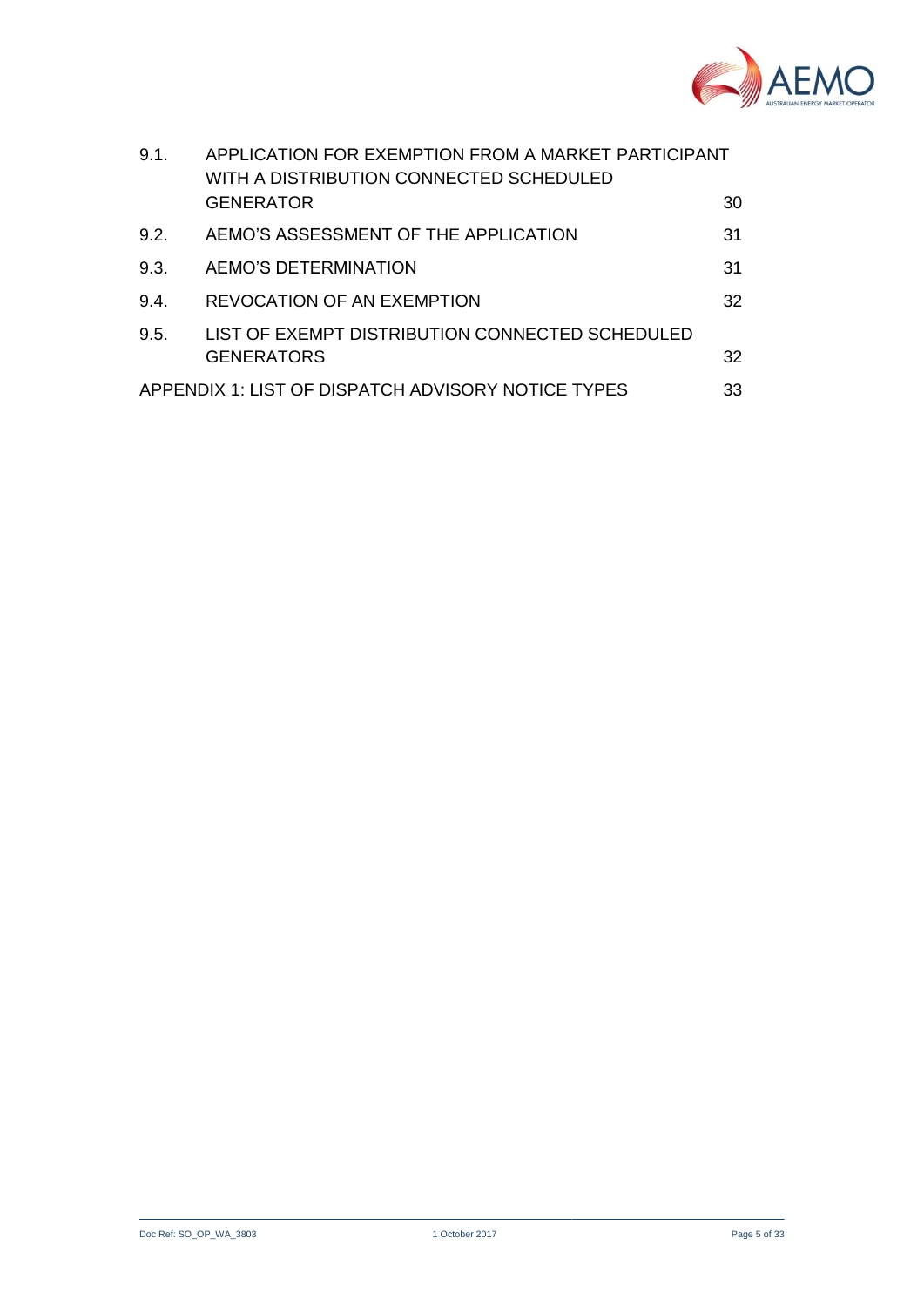

## <span id="page-5-0"></span>**1. PROCEDURE OVERVIEW**

#### **1.1. Relationship with the Wholesale Electricity Market Rules**

- 1.1.1. This Power System Operation Procedure (PSOP): Dispatch (Procedure) has been developed in accordance with the Wholesale Electricity Market Rules (WEM Rules) as described in step [1.3](#page-5-2) below.
- 1.1.2. References to particular WEM Rules within the Procedure in bold and square brackets **[Clause XX]** are current as at 1 October 2017. These references are included for convenience only and are not part of this Procedure.

#### <span id="page-5-1"></span>**1.2. Interpretation**

- 1.2.1. In this Procedure:
	- (a) terms that are capitalised but not defined in this Procedure have the meaning given in the WEM Rules;
	- (b) to the extent that this Procedure is contrary or inconsistent with the WEM Rules, the WEM Rules shall prevail to the extent of the inconsistency;
	- (c) a reference to the WEM Rules or Market Procedures includes any associated forms required or contemplated by the WEM Rules or Market Procedures;
	- (d) unless the context requires otherwise, references to AEMO include AEMO in its System Management capacity; and
	- (e) words expressed in the singular include the plural or vice versa.
- 1.2.2. In this Procedure there are shaded text boxes. The shaded text boxes contain explanatory text. They are included in this Procedure only as interpretational aids and do not form part of this Procedure.

#### <span id="page-5-2"></span>**1.3. Purpose and application of this Procedure**

- <span id="page-5-3"></span>1.3.1. The purpose of this Procedure is to describe:
	- (a) the format and method by which each Market Generator must provide to AEMO for each of its Intermittent Generators with capacity exceeding 10MW, its most current forecast of the MWh energy output of the Intermittent Generator **[Clause 7.2.5]**;
	- (b) the procedure to be followed when scheduling and issuing Operating Instructions to dispatch Registered Facilities covered by any Ancillary Services Contract **[Clause 7.6.13]**;
	- (c) the format and time resolution for the provision of data by Synergy to AEMO with respect to the scheduling of Stand Alone Facilities for Ancillary Services and the scheduling of Facilities in the Balancing Portfolio **[Clause 7.6A.2]**;
	- (d) the process for selecting Non-Balancing Facilities from the Non-Balancing Dispatch Merit Order **[Clause 7.7.4A]**;
	- (e) the information that must be provided by a Market Participant to AEMO for each of its Non-Scheduled Generators to enable an estimation of the Facility's output by AEMO **[Clause 7.7.5A & 7.7.5C]**;
	- (f) the procedure for AEMO to estimate the maximum amount of sent out energy, in MWh, which each Non-Scheduled Generator, by Trading Interval, would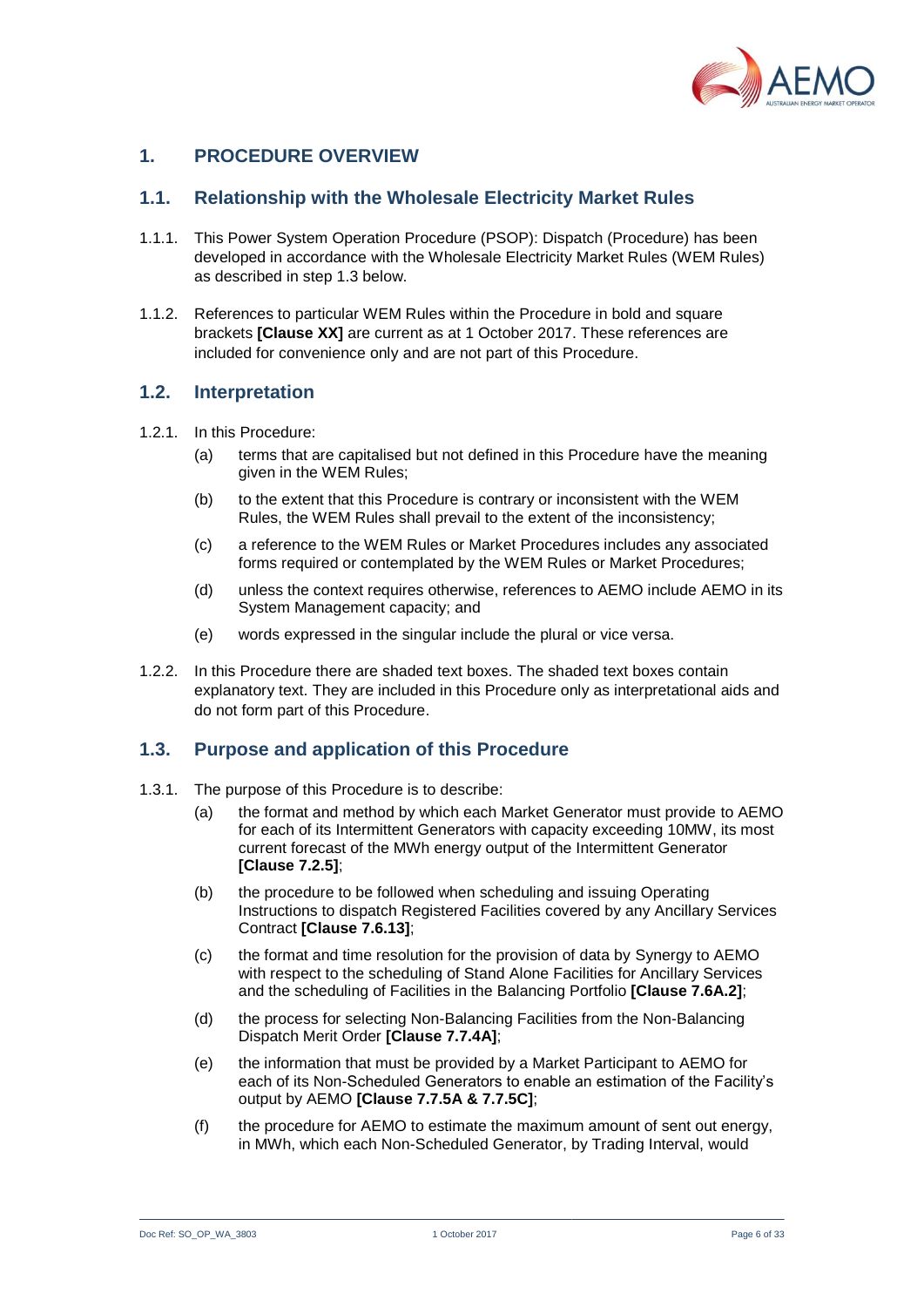

have supplied in the Trading Interval had a Dispatch Instruction not been issued **[Clause 7.7.5B]**;

- (g) the procedure to be followed by AEMO and Market Participants in forming, issuing, recording, receiving, confirming and responding to Dispatch Instructions and Operating Instructions **[Clause 7.7.9]**;
- (h) the procedure to be followed by AEMO in determining the quantities described under clause 7.7.5A(a) **[Clause 7.7.9]**;
- (i) the procedure for calculating the Load Rejection Reserve Response Quantity and the Spinning Reserve Response Quantity **[Clause 7.13.1(eD)]**;
- (j) the procedure to be followed in providing settlement and monitoring data **[Clause 7.13.3]**;
- (k) the procedure for determining an estimate for each Trading Interval in the Trading Day and for each Balancing Facility of the:
	- (i) SOI Quantity;
	- (ii) EOI Quantity; and
	- (iii) Relevant Dispatch Quantity at the end of a Trading Interval **[Clause 7A.3.7]**;
- (l) the procedure for determining forecasts of the Relevant Dispatch Quantity and EOI Quantity for Non-Scheduled Generators for each future Trading Interval in the Balancing Horizon **[Clause 7A.3.15]**;
- (m) the procedure for determining the forecast LFAS Quantity for each Trading Interval in the next Trading Day **[Clause 7B.1.4]**; and
- (n) the procedure for Market Participants who have been assigned DSM Capacity Credits to provide AEMO with their consumption information **[Clause 7.6.10A].**
- 1.3.2. This Procedure applies to:
	- (a) AEMO in its general dispatch obligations and those relating to scheduling the Synergy Balancing Portfolio as a service provided to Synergy;
	- (b) Rule Participants in complying with the provision of information required for Dispatch as described in step [1.3.1;](#page-5-3) and
	- (c) Market Participants in respect to the operation of their Facilities.

## <span id="page-6-0"></span>**2. MANAGEMENT OF DISPATCH INFORMATION AND DISPATCH CRITERIA**

#### <span id="page-6-1"></span>**2.1. Management of Dispatch Information**

- 2.1.1. AEMO must maintain all necessary data needed to carry out the following processes:
	- (a) preparing the information necessary for the Scheduling Day;
	- (b) planning for dispatch;
	- (c) issuing Dispatch Advisories;
	- (d) issuing Dispatch Instructions, Operating Instructions and Dispatch Orders; and
	- (e) preparing the ex-post settlement and monitoring data.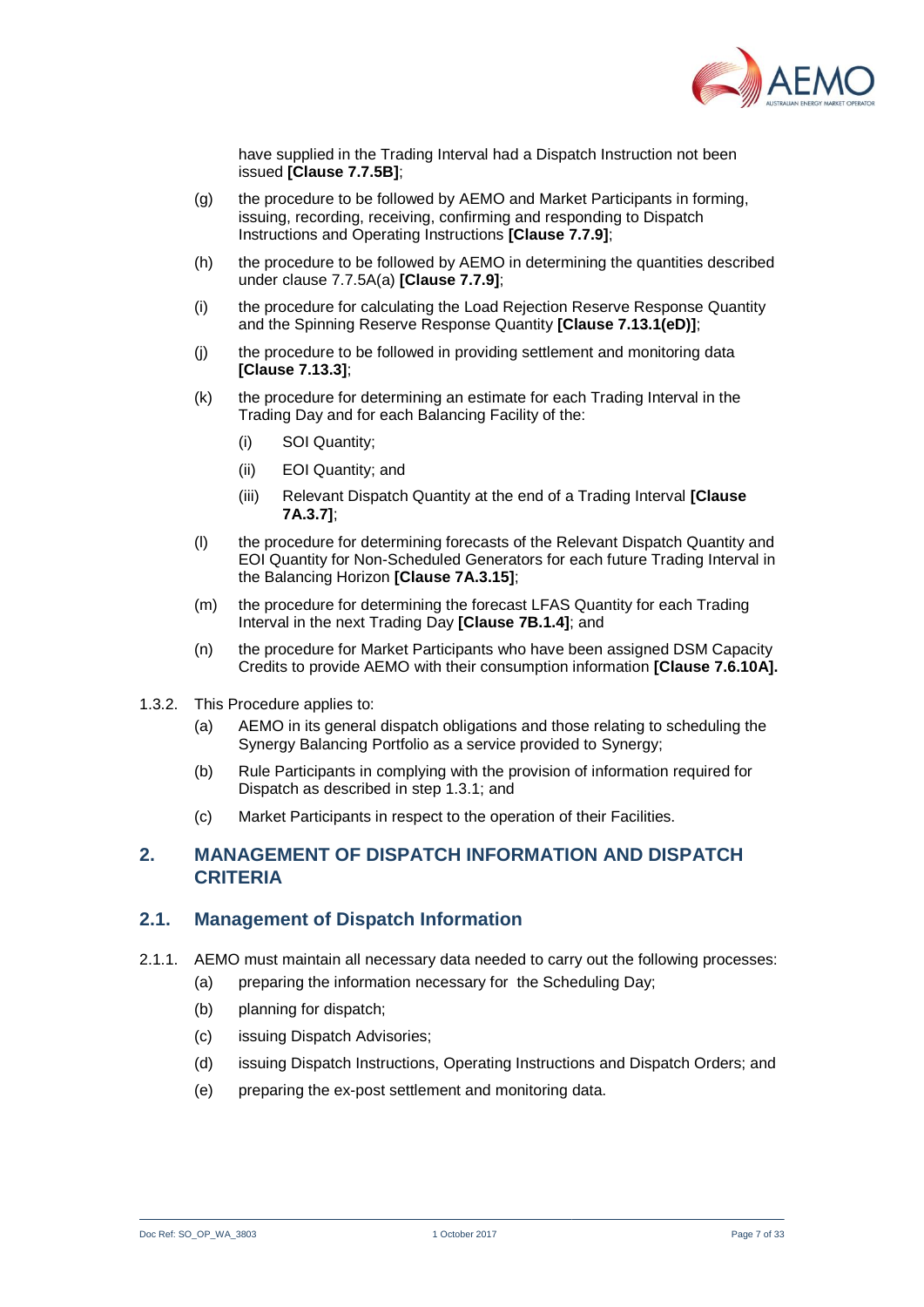

## <span id="page-7-0"></span>**2.2. Dispatch Criteria**

- 2.2.1. When scheduling and dispatching Market Participants' Facilities, AEMO must at all times seek to meet the criteria described in the WEM Rules [**Clause 7.6.1**].
- 2.2.2. The criteria are, in order of priority:
	- (a) to enable operation of the SWIS within the Technical Envelope parameters appropriate for the applicable SWIS Operating State;
	- (b) to minimise involuntary load shedding on the SWIS; and
	- (c) to maintain Ancillary Services to meet the Ancillary Services standards appropriate for the applicable SWIS Operating State
- 2.2.3. For the avoidance of doubt, satisfying the Dispatch Criteria will always take precedence over other dispatch rules such as adherence to the Balancing Merit Order

### <span id="page-7-1"></span>**3. SCHEDULING AND DISPATCH OF THE BALANCING PORTFOLIO**

- 3.1.1. AEMO's and Synergy's obligations for scheduling and dispatching the Facilities of the Balancing Portfolio are set out in the WEM Rules **[Clause 7.6A]**.
- <span id="page-7-5"></span>3.1.2. Synergy must provide AEMO with a set of dispatch guidelines for its Facilities comprising the Balancing Portfolio in a form agreed between Synergy and AEMO.
- 3.1.3. AEMO must prepare a Dispatch Plan daily for the Balancing Portfolio in a form agreed between Synergy and AEMO.
- 3.1.4. Synergy must update the Balancing Portfolio dispatch guidelines at least once every month and advise AEMO of the date and time from which the updated guidelines are to take effect **[Clause 7.6A.2(a)]**.
- 3.1.5. Communication of the Balancing Portfolio dispatch guidelines must be made in a form agreed by Synergy and AEMO.
- 3.1.6. Communication of, and consultation in relation to, the information referred to in the WEM Rules **[Clause 7.6A.2(c)]** must normally be by means of an electronic interface. Synergy and AEMO may communicate by other means where necessary provided that all communications create, or are subsequently verified by, an electronic record.

## <span id="page-7-2"></span>**4. PRE-GATE CLOSURE**

#### <span id="page-7-3"></span>**4.1. Pre-dispatch plan**

<span id="page-7-4"></span>4.1.1. AEMO must produce, and update as required, a pre-Dispatch Plan covering all periods in the Balancing Horizon.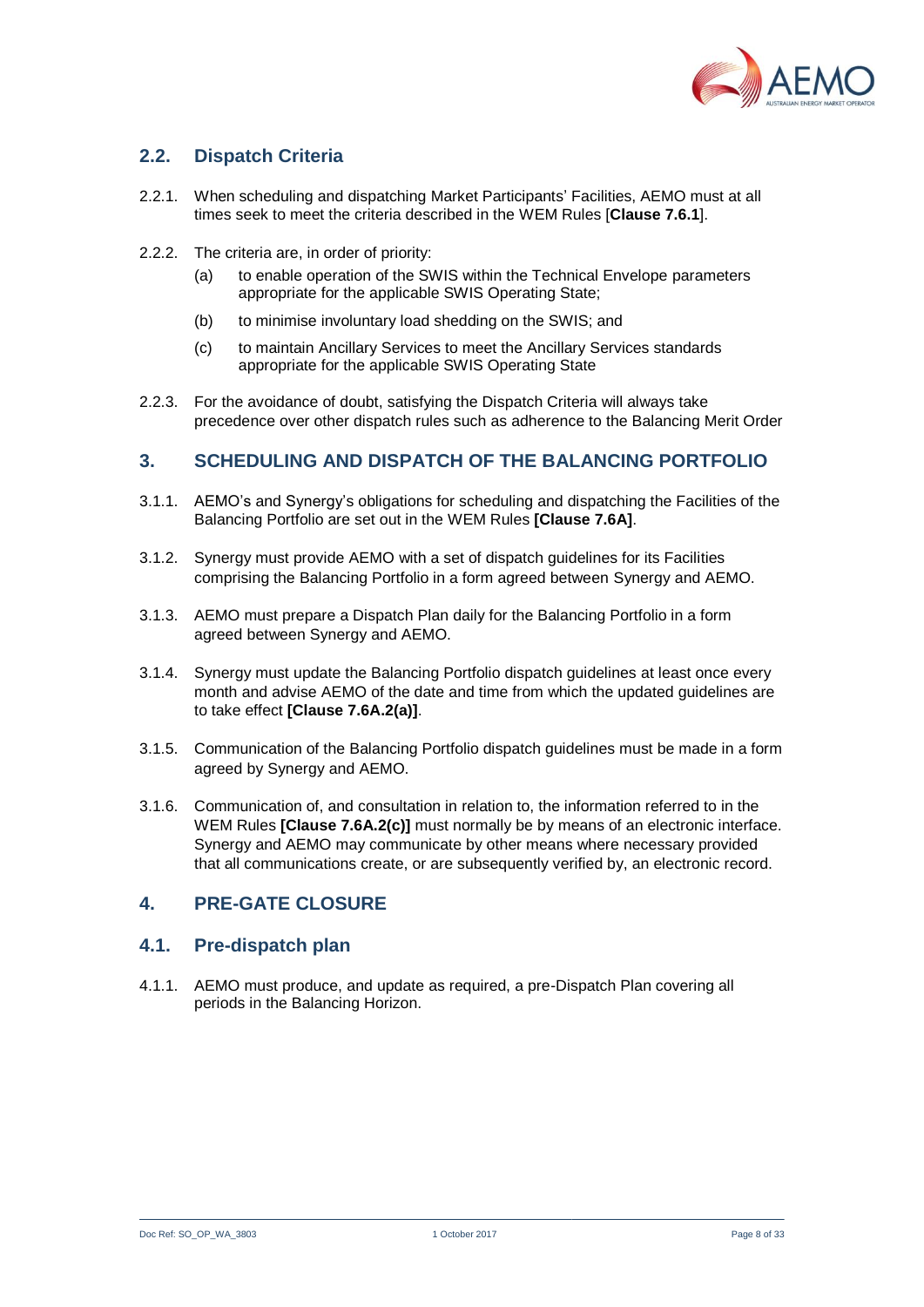

- 4.1.2. The pre-Dispatch Plan referred to in step [4.1.1](#page-7-4) must, where practicable, be produced using a mathematical program based on the same formulation used to create Dispatch Instructions (refer step [5.3](#page-15-0) below).
- <span id="page-8-2"></span>4.1.3. Upon determining a Forecast BMO, AEMO must formulate any constraints necessary to maintain Power System Security and use those constraints when producing the pre-Dispatch Plan referred to in step [4.1.1.](#page-7-4)
- 4.1.4. AEMO must report any pre-dispatch constraints binding, and any pre-dispatch constraints violated, via Dispatch Advisory notices as described in section [5.9](#page-21-1) of this Procedure. In addition if it is expected that a Dispatch Instruction will be issued to a Non-Balancing Facility or a Demand Side Programme within the next 24 hours, a Dispatch Advisory must be issued **[Clause 7.11.5(j) and (k)]**.
- <span id="page-8-4"></span>4.1.5. AEMO may communicate warnings to individual Market Participants if it detects significant discrepancies between Standing Data equipment limits and the pre-Dispatch Plan<sup>1</sup>.

#### <span id="page-8-0"></span>**4.2. Constraints used in the pre-Dispatch Plan**

- 4.2.1. The constraints referred to in step [4.1.3](#page-8-2) may include, as appropriate, constraints to ensure any one or more of the following:
	- (a) maintenance of Ancillary Services standards;
	- (b) appropriate use of contracted services, including Dispatch Support Services and Network Control Services;
	- (c) maintenance of the Ready Reserve Standard;
	- (d) adherence to Equipment Limits, but only to the extent that those limits are not inconsistent with the dispatch of Balancing Facilities that, but for the Equipment Limits, would be dispatched under clause 7.6.1C of the WEM Rules;
	- (e) maintenance of overall system security; and
	- (f) appropriate management of fuel, if and to the extent that AEMO is required to manage such constraints during a fuel supply emergency.

## <span id="page-8-1"></span>**4.3. Load forecasts**

- <span id="page-8-3"></span>4.3.1. AEMO must, by 8:30 AM on the Scheduling Day associated with a Trading Day, determine and provide Synergy with a forecast of total system demand for the Trading Day **[Clause 7.6A.2(b)]**.
- 4.3.2. Forecasts of total system demand in relation to step [4.3.1](#page-8-3) must separately itemise, for each Trading Interval in the Trading Day, the following quantities, Loss Factor adjusted to the Reference Node:
	- (a) Forecast SWIS system load, in MW, at the end of the Trading Interval; and
	- (b) Forecast total energy output, in MWh, over the Trading Interval.

l Note: The warnings referred to in ste[p 4.1.5](#page-8-4) are for information only. It remains the Market Participant's responsibility to ensure their Balancing Submissions reflect the physical capabilities of their Facilities at all times.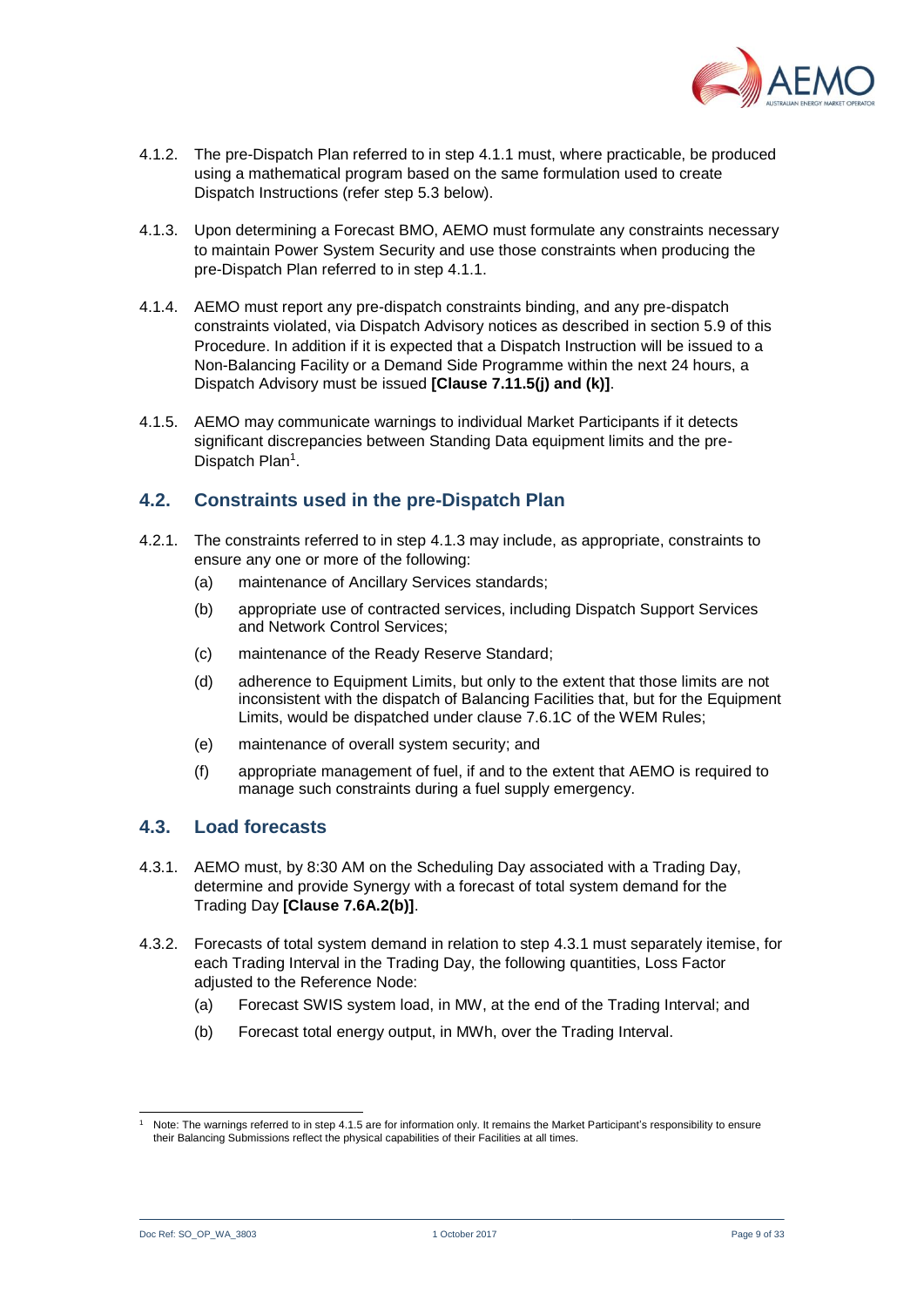

- 4.3.3. The SWIS system load must be calculated as the combined energy (or power) exported from all generating facilities connected to each Network Operator's networks, as measured at the generating facility's connection points, Loss Factor adjusted to the Reference Node<sup>2</sup>.
- 4.3.4. Forecasts of total system demand must be provided to Synergy through AEMO's market system or any other medium agreed between AEMO and Synergy.
- <span id="page-9-0"></span>4.3.5. AEMO must, by 7:30 AM on the Scheduling Day associated with a Trading Day, determine a Load Forecast for the Trading Day **[Clause 7.2.1]**.
- 4.3.6. When determining forecast quantities in step [4.3.1](#page-8-3) or step [4.3.5,](#page-9-0) AEMO must, where practicable, utilise the most recent information available to it.
- 4.3.7. AEMO must, for each future Trading Interval in the Balancing Horizon, determine a forecast of the Relevant Dispatch Quantity. AEMO must, each time it has new information on which to determine these quantities, update these forecasts, but is not required to do so more than once per Trading Interval **[Clause 7A.3.15]**.
- 4.3.8. AEMO must, by 12:00 PM on the Scheduling Day, prepare a forecast of the LFAS Quantity for each Trading Interval in the next Trading Day **[Clause 7B.1.4]**.
- 4.3.9. The LFAS Quantity will be forecast by adjusting the Load Following Service Requirement specified in the Ancillary Service Report to account for forecast conditions of Load and Non Scheduled Generation available to AEMO on the Scheduling Day.
- 4.3.10. The LFAS Quantity may be further adjusted to account for Commissioning that has been approved by AEMO to take place on the Trading Day.

l <sup>2</sup> Load forecasts are considered to be for system demand in the absence of any curtailment by Non-Balancing Facilities (i.e. Demand Side Management). Forecast curtailment will be communicated to the market via a Dispatch Advisory notice.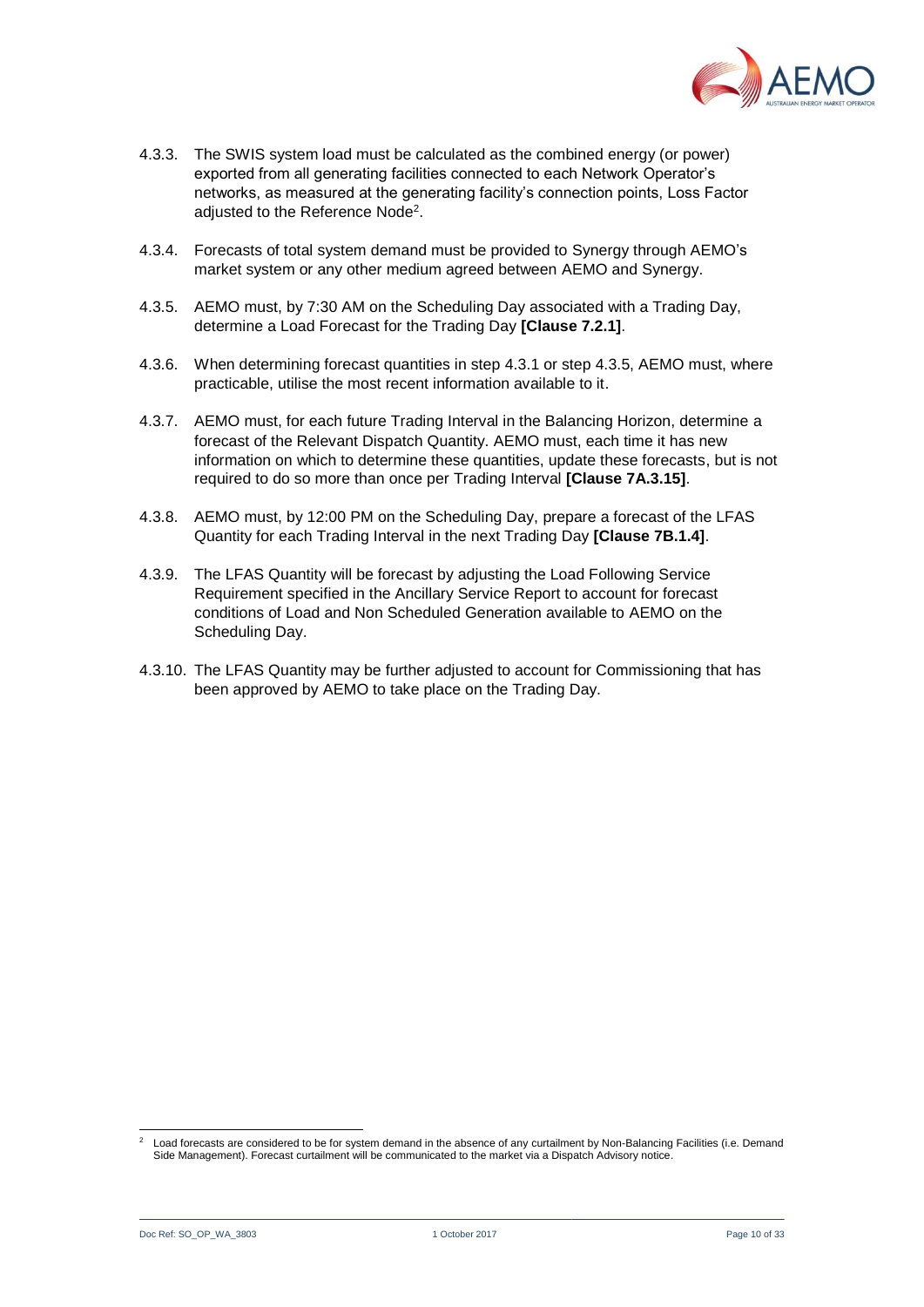

## <span id="page-10-0"></span>**4.4. [Blank]<sup>3</sup>**

#### <span id="page-10-1"></span>**4.5. Forecasts of non-scheduled generation**

- <span id="page-10-2"></span>4.5.1. Unless otherwise directed by AEMO, each Market Generator must provide, for each of its Intermittent Generators with a maximum output capacity exceeding 10 MW, the data specified in the WEM Rules **[Clause 7.2.5]**.
- 4.5.2. A Market Generator must provide the forecast information referred to in step [4.5.1](#page-10-2) via the interface to AEMO's market system unless an alternative medium is agreed between AEMO and the Market Generator.
- <span id="page-10-3"></span>4.5.3. Where so required by AEMO, each Market Generator must provide, for each of its Non-Scheduled Generators, modelling data sufficient to allow AEMO to forecast the output of that Non-Scheduled Generator **[Clauses 7.7.5A and 7.7.5C]**. 4
- 4.5.4. The modelling data provided in step [4.5.3](#page-10-3) must include, but is not necessarily limited to, identification of the main independent variables affecting output and the function relating those variables to output. All modelling data shall be provided on, or be sufficient to allow conversion to, a sent-out basis.
- 4.5.5. Where AEMO is required to determine a forecast of the output of a Non-Scheduled Generator:
	- (a) AEMO may utilise a forecast of sent-out energy for the Non-Scheduled Generator provided by the Market Generator in a Resource Plan or Balancing Submission;
	- (b) where AEMO considers that a forecast of sent-out energy received for a Non-Scheduled Generator is not reflective of the level of output actually occurring or likely to occur, AEMO may estimate the expected Non-Scheduled Generator output using the information provided under step [4.5.3](#page-10-3) and may substitute this data for part or all of the data provided for that Non-Scheduled Generator; and
	- (c) AEMO may utilise other forecast data where required, if Non-Scheduled Generator forecast data is received late or if sections of data are missing. This may be output data derived from recordings of injection levels from past Trading Intervals, or a separate forecast derived for that purpose.

 3 This section, intended to cover treatment of significant discrete loads, is blank at this time. AEMO is considering whether it is necessary to model significant discrete loads (suggested definition is a load at a single connection point on the SWIS with a non-Loss Factor adjusted peak greater than or equal to 20MW or a set of related loads with more than one connection point sharing coincident load profiles with the sum of the non-Loss Factor adjusted peaks being greater than or equal to 20 MW).

<sup>4</sup> Via the System Management IT system.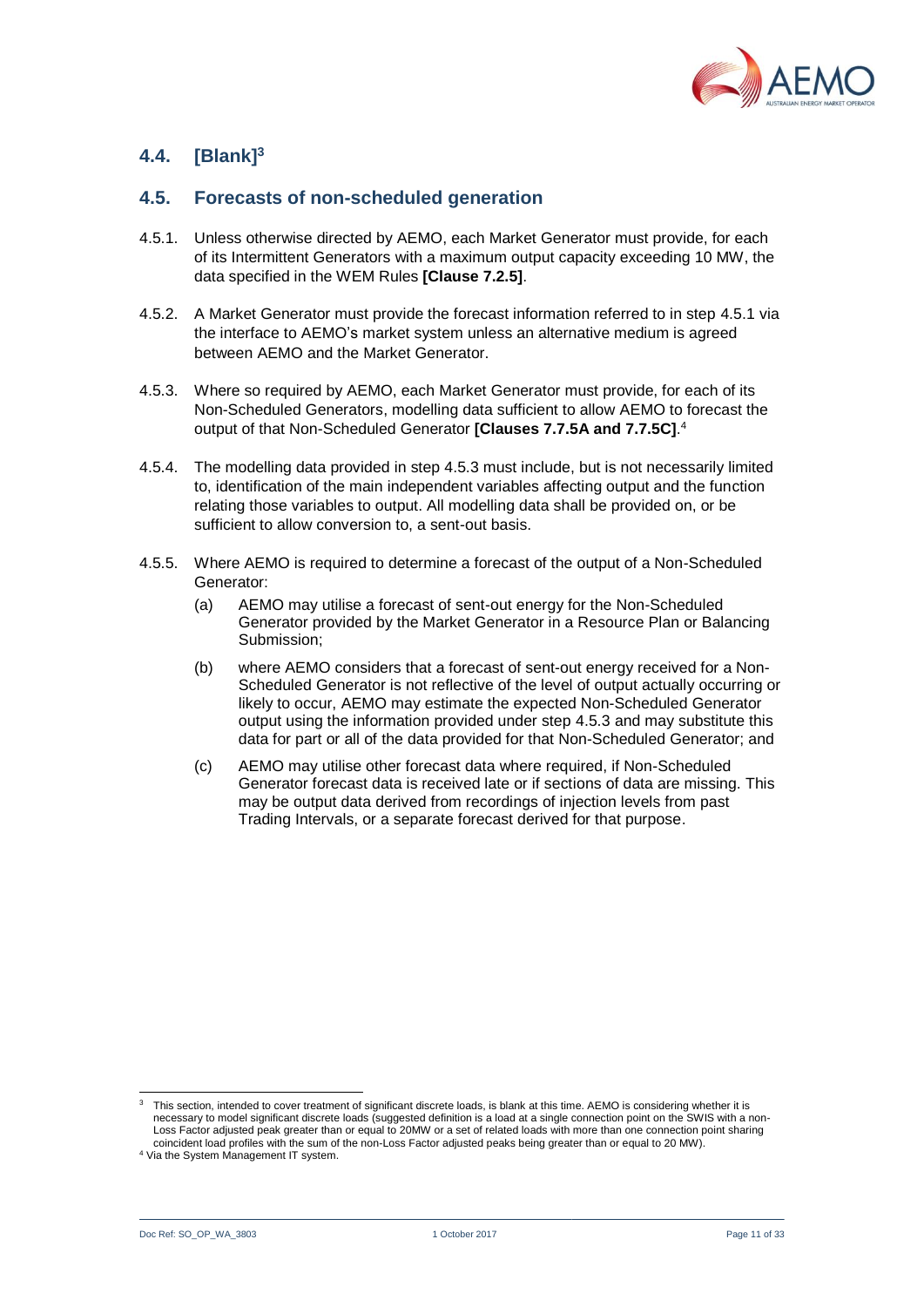

## <span id="page-11-0"></span>**4.6. Forecasts of Ancillary Services demand**

4.6.1. AEMO must determine the estimated Ancillary Service requirements for each Market Participant that is a provider of Ancillary Services in accordance with the WEM Rules **[Clause 7.2.3A]**.

#### <span id="page-11-1"></span>**4.7. Updating the Dispatch Plan<sup>5</sup>**

- <span id="page-11-3"></span>4.7.1. AEMO is required to notify Synergy of significant changes to the Dispatch Plan **[Clause 7.6A.2(f)]**.
- 4.7.2. The changes referred to in step [4.7.1](#page-11-3) must be deemed to be significant when they indicate:
	- (a) previously uncommitted generating Facilities are expected to be committed, or previously committed generating Facilities are expected to be de-committed;
	- (a) fuel required is forecast to be outside the limits set by Synergy; or
	- (b) AEMO expects to need to dispatch Facilities in the Balancing Portfolio outside the Balancing Portfolio dispatch guidelines described in step [3.1.2.](#page-7-5)
- 4.7.3. AEMO must transmit the revised Dispatch Plan to Synergy as soon as practicable through the interface to AEMO's market system.
- 4.7.4. Synergy may request changes to the Dispatch Plan, which AEMO must use reasonable endeavours to accommodate.

#### <span id="page-11-2"></span>**4.8. Demand Side Programmes**

- <span id="page-11-5"></span>4.8.1. AEMO may request a Market Participant to provide a relevant recent consumption history including the current consumption **[Clause 7.6.10A]** in a manner agreed between the parties when it is anticipated that the dispatch of the Non-Balancing Facility may be required. This will include for each Trading Interval for which the information is requested, the consumption of each Associated Load of the Demand Side Programme as well as the total consumption of the Demand Side Program.
- <span id="page-11-4"></span>4.8.2. If AEMO issues a Dispatch Instruction to a Demand Side Programme it must use best endeavours to ensure that the resulting Non-Balancing Facility Dispatch Instruction Payments across all Demand Side Programmes are zero in preference to any having to make any Tranche 2 or Tranche 3 payments **[Clause 7.6.1E]**.
- 4.8.3. The Unused Expected DSM Dispatch Quantity contained in the Non-Balancing Dispatch Merit Order will initially be updated to reflect the Dispatch Instructions not already taken into account.
- 4.8.4. When metering data becomes available, AEMO will recalculate the Unused Expected DSM Dispatch Quantity and this information will be used to generate the subsequent Non-Balancing Dispatch Merit Order.

Doc Ref: SO\_OP\_WA\_3803 1 October 2017 1 October 2017 1 October 2017 2 Case 12 of 33

 <sup>5</sup> AEMO has an obligation to consult with Synergy in preparing the Dispatch Plan **[Clause 7.6A.2(d)]**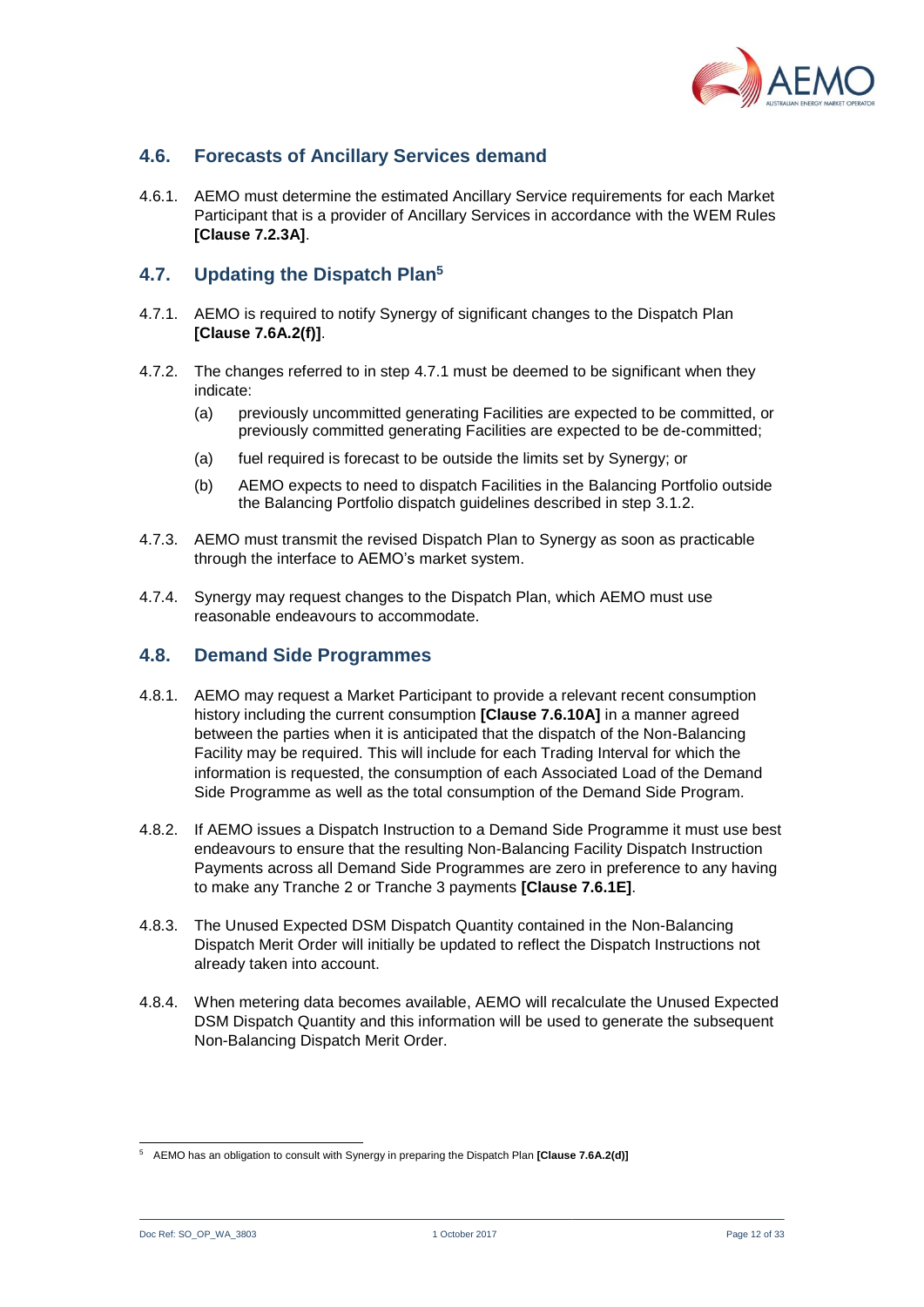

4.8.5. AEMO is required to issue a Dispatch Advisory if it expects to issue a Dispatch Instruction to a Non-Balancing Facility or a Demand Side Programme within the next 24 hours **[Clause 7.11.5]**. A Dispatch Advisory must be issued at least two hours before the Dispatch Instruction is to come into effect **[Clause 7.6.1F]**.

#### <span id="page-12-0"></span>**4.9. Dispatch Advisory notices**

- 4.9.1. The requirements for the issue and release of Dispatch Advisory notices to Market Participants, Network Operators and the Economic Regulation Authority are specified in the WEM Rules **[Clause 7.11]**.
- 4.9.2. Dispatch Advisories may arise as a result of one or more of:
	- (a) conditions detected in the pre-Dispatch Plan; or
	- (b) conditions detected in the Dispatch Plan; or
	- (c) real-time monitoring thresholds being reached; or
	- (d) conditions detected or forecast manually by AEMO Controllers.
- 4.9.3. Types of Dispatch Advisory notices are listed in Appendix 1.
- 4.9.4. AEMO must transmit automatically generated Dispatch Advisory notices as soon as practicable after the completion of each Trading Interval, and at other times if required. Manually-generated Dispatch Advisory notices must be transmitted as soon as practicable.
- 4.9.5. Where there is a communication failure or insufficient time to issue such a notice, AEMO may convey the content of the notice via telephone or such other means as are practicable at the time, but must provide confirmation in the form of a formal Dispatch Advisory notice as soon as practicable.
- 4.9.6. AEMO has an obligation under the WEM Rules **[Clause 7.11.6A]** to ensure that confidential information is not disclosed in Dispatch Advisory notices.

#### <span id="page-12-1"></span>**4.10. Content and management of Dispatch Advisory notices**

- 4.10.1. Each Dispatch Advisory notice must contain:
	- (a) the information required under the WEM Rules **[Clause 7.11.6]**; and
	- (b) a Dispatch Advisory Type field, as defined in Appendix 1 of this Procedure.
- 4.10.2. Dispatch Advisory notices remain in force until withdrawn.
- 4.10.3. Withdrawal of Dispatch Advisory notices must occur as follows:
	- (a) Dispatch Advisory notices issued pursuant to the pre-Dispatch Plan or Dispatch Plan cover one Trading Interval and are deemed to have been withdrawn at the end of that Trading Interval; or
	- (b) Dispatch Advisory notices issued retrospectively in response to events that have already occurred are deemed to have been withdrawn at the later of the time of issue and the ending time. Such Dispatch Advisories may also be withdrawn by issuing a withdrawal notification; or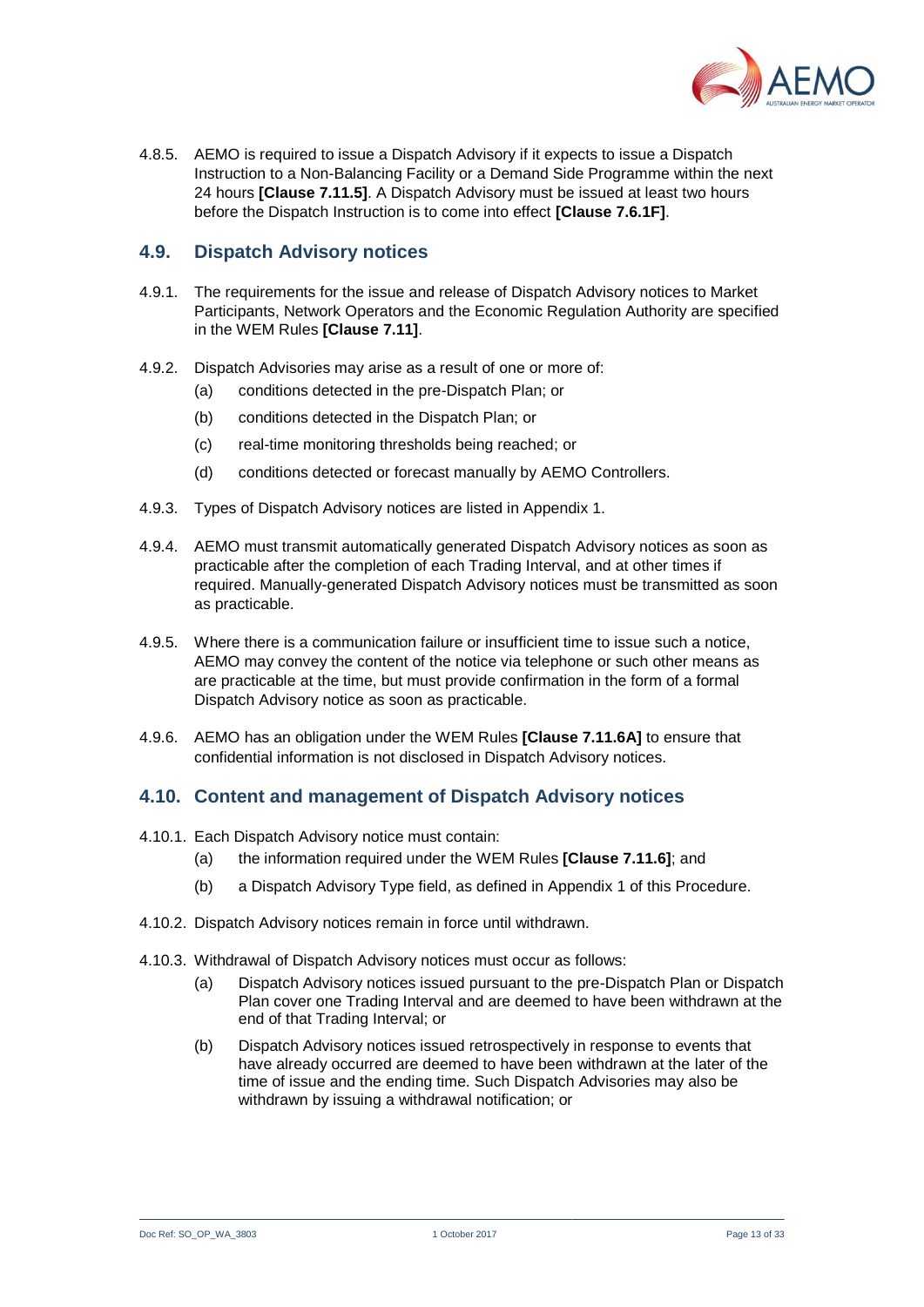

(c) Dispatch Advisory notices issued in circumstances not covered above are issued when required and expire automatically at the ending time unless withdrawn earlier.

## <span id="page-13-0"></span>**4.11. Pre-issuing of Dispatch Instructions**

- <span id="page-13-3"></span>4.11.1. Where AEMO determines that a specific Facility is required to operate in a particular way in a future period for the maintenance of Power System Security, AEMO may issue Dispatch Instructions to the required Facility prior to the normal issuance time.
- 4.11.2. Where the Facility referred to in step [4.11.1w](#page-13-3)ould be required to be dispatched under clause 7.6.1C(c) of the WEM Rules, AEMO must:
	- (a) observe the Facility's Standing Data minimum response time when issuing Dispatch Instructions to that Facility;
	- (b) if Dispatch Instructions for the Facility are issued via AEMO's portal, also provide the Dispatch Instruction using voice communication; and
	- (c) AEMO must specify in its Dispatch Instruction that the Dispatch Instruction is being issued under clause 7.6.1C(c) of the WEM Rules.
- <span id="page-13-4"></span>4.11.3. Where AEMO determines that a Non-Balancing Facility is required to operate in a future period for the maintenance of Power System Security, AEMO must issue Dispatch Instructions to the required Facility in accordance with that Facility's notice period. A Dispatch Advisory must be issued at least two hours before the Dispatch Instruction comes into effect **[Clause 7.6.1F]**.
- 4.11.4. AEMO may issue new Dispatch Instructions to replace Dispatch Instructions issued pursuant to step [4.11.1](#page-13-3) or ste[p 4.11.3](#page-13-4) if required.

#### <span id="page-13-1"></span>**5. POST GATE CLOSURE**

#### <span id="page-13-2"></span>**5.1. Bona fide changes to physical status of Facilities**

- <span id="page-13-5"></span>5.1.1. The WEM Rules **[Clause 7A.2.10]** require a Market Participant, except Synergy in respect of the Balancing Portfolio, to update its Balancing Submission if after Balancing Gate Closure it becomes aware that the Balancing Submission does not reflect the physical capabilities of its Facilities.
- <span id="page-13-6"></span>5.1.2. If the circumstances described in step [5.1.1](#page-13-5) occur, and reflect a reduction or expected reduction in the capability of the Market Participant's Facility or Facilities, the affected Market Participant must also advise AEMO of the nature and extent of that reduction as soon as practicable. This notification must initially be by telephone or other voice communication but then followed as soon as practicable on AEMO's market system.
- 5.1.3. When advised in accordance with step [5.1.2,](#page-13-6) AEMO must for any Trading Intervals for which it expects to receive no further updates to the Balancing Merit Order:
	- (a) assess power system security in accordance with the Power System Operation Procedure: Power System Security and take any required actions resulting from that assessment;
	- (b) immediately issue a Dispatch Advisory notice specifying the extent of the reduction in capacity and whether the affected Facility is marginal, above or below the balancing point; and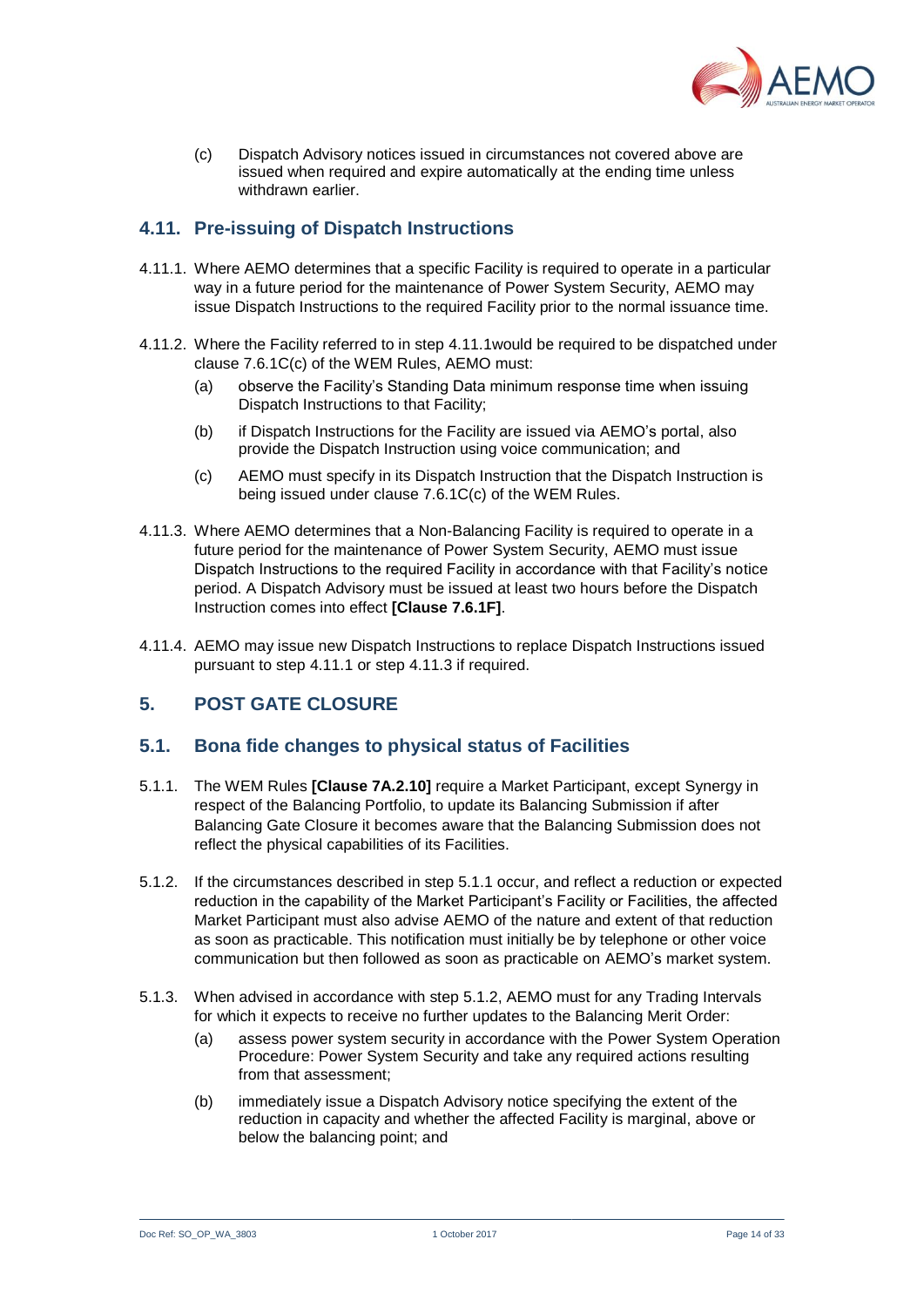

- (c) if required to issue a Dispatch Instruction to the affected Facility take the notification in step [5.1.2](#page-13-6) to be an advice given under step [5.6.6.](#page-19-0)
- 5.1.4. If a Market Participant receives a Dispatch Instruction in accordance with the Non-Balancing Dispatch Merit Order and becomes aware that its forecasted consumption profile is no longer a reasonable forecast of its consumption profile for the relevant Trading Interval, then it must notify AEMO by phone or as agreed between the parties of the revised good faith forecast as soon as reasonably practicable **[Clause 7.7.6C]**.

#### <span id="page-14-0"></span>**5.2. Commitment and de-commitment of generating Facilities**

- 5.2.1. The obligations of AEMO and Market Participants in respect of commitment and decommitment of generating Facilities are set out in the WEM Rules **[Clauses 3.21B and 7.9]**.
- 5.2.2. A Market Participant, except Synergy with respect to the Balancing Portfolio, must communicate confirmation of expected time of synchronisation and desynchronisation under the WEM Rules via telephone or other voice communication **[Clause 7.9.1]**, unless it is exempt from doing so in accordance with the WEM Rules **[Clause 7.9.14]**.
- <span id="page-14-1"></span>5.2.3. The WEM Rules set out the circumstances where a Market Participant intending to put a Scheduled Generator holding Capacity Credits into a state where it will take more than four hours to re-synchronise is not required to seek permission from AEMO **[Clause 3.21B.1]**. Where these exceptions do not apply, the Market Participant must seek approval and the request must be communicated via telephone or other voice communication, and include the information required by the WEM Rules **[Clause 3.21B.2]**.

*A Market Participant is required by the WEM Rules [Clause 3.21B.2] to include in the request for permission the following information:*

- *"(a) the identity of the Scheduled Generator;*
- *(b) the time at which the Market Participant wants to have the Scheduled Generator enter a state where it will take more than four hours to resynchronise; and*
- *(c) the first time after that in (b) at which the Scheduled Generator will be able to be resynchronised with four hours' notice."*
- 5.2.4. AEMO will assess the request made under step [5.2.3](#page-14-1) to determine if permission should be withheld in accordance with the WEM Rules **[Clause 3.21B.5]**.

*The WEM Rules [Clause 3.21B.5] provide that System Management may only withhold permission if:*

- *"(a) the request for that permission is not in accordance with clause 3.21B.2 or the Power System Operation Procedure; or*
- *(b) granting permission would mean that System Management would be incapable of maintaining the Ready Reserve Standard".*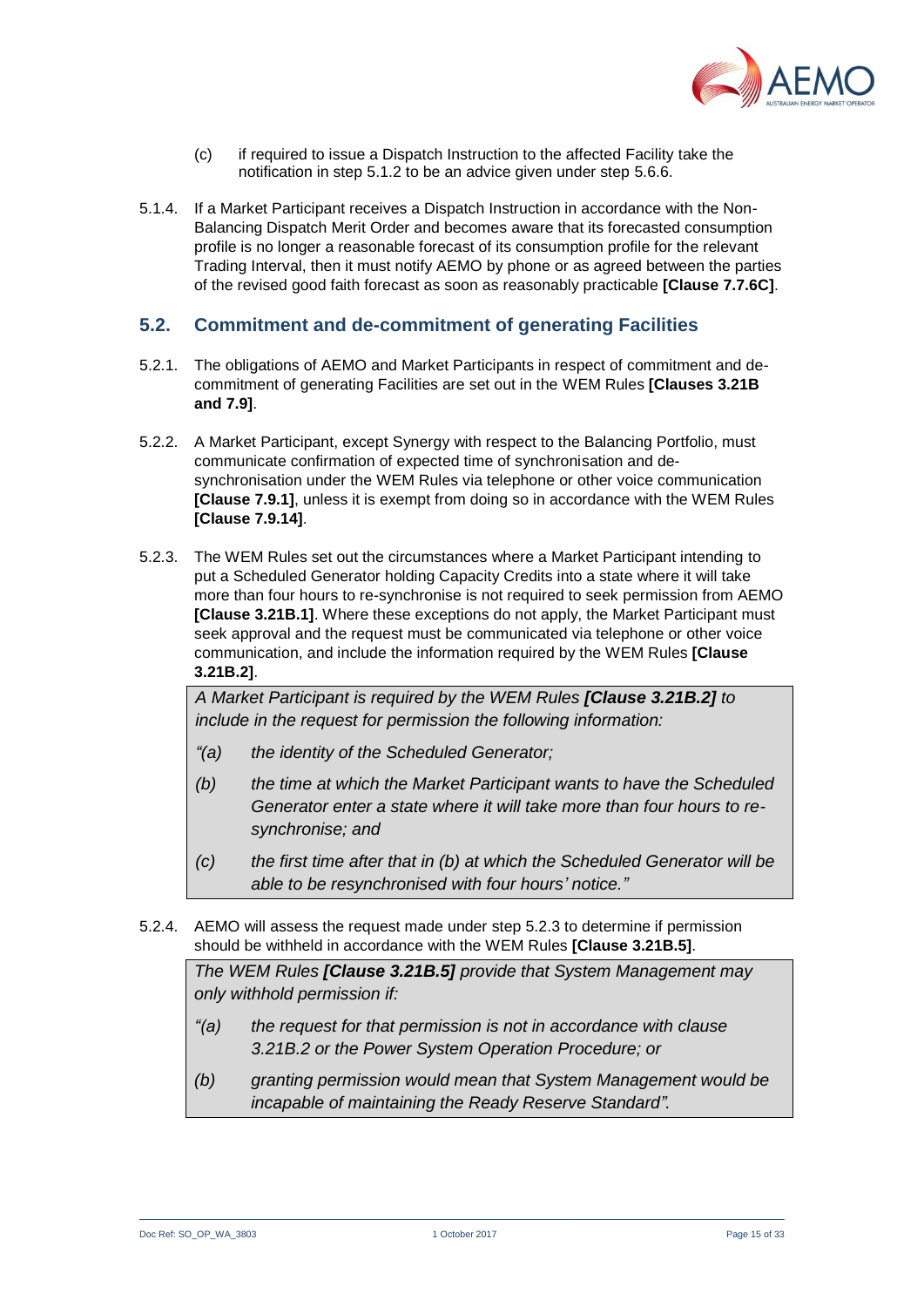

- 5.2.5. Where AEMO approves or rejects the request for permission, AEMO must inform the Market Participant of its decision as soon as practicable by telephone or other voice communication in accordance with the WEM Rules **[Clause 3.21B.4]**.
- 5.2.6. Where AEMO has notified the Market Participant of its decision to reject the request for permission in accordance with step [6.2.4,](#page-23-2) AEMO and the Market Participant must use best endeavours to find an alternative time for the Scheduled Generator to be put into a state where it will take more than four hours to re-synchronise in accordance with the WEM Rules **[Clause 3.21B.6]**.
- 5.2.7. AEMO must log the reasons when permission to synchronise or de-synchronise is refused.

#### <span id="page-15-0"></span>**5.3. Creation of Dispatch Instructions and Dispatch Orders**

- 5.3.1. AEMO must create Dispatch Instructions and Dispatch Orders in such a way as to ensure the Dispatch Criteria in the WEM Rules **[Clause 7.6.1]** are met at all times.
- 5.3.2. AEMO must, wherever practicable, create Dispatch Instructions and Dispatch Orders using a mathematical program.
- 5.3.3. The WEM Rules **[Clauses 7.6.1A, 7.6.1B, 7.6.1C, 7.6.1D and 7.6.1E]** stipulate the priority rules that AEMO must follow in formulating Dispatch Instructions.
- <span id="page-15-1"></span>5.3.4. AEMO must **[Clause 7.6.1A]** give priority to the dispatch of a Registered Facility under a Network Control Service Contract if doing so would assist AEMO to meet the Dispatch Criteria. AEMO must consider that a Network Control Service Contract would assist it to meet the Dispatch Criteria if AEMO considers that:
	- (a) the dispatch of the power system without calling upon the Network Control Service Contract would adversely affect Power System Security; and
	- (b) dispatching the Facilities covered by the NCS Contract according to the terms of the contract would prevent the circumstances described in step [5.3.4\(a\)](#page-15-1) from arising or alleviate them if they have already arisen.
- 5.3.5. AEMO may **[Clause 7.6.1B]** give priority to the issuing of Operating Instructions that call on Ancillary Services, Network Control Service or Supplementary Capacity Contracts, or enable a Test. AEMO must, as far as possible without breaching its obligations in relation to maintaining Power System Security, apply its discretion in the following manner:
	- (a) Network Control Service Contracts must be called upon in accordance with step [5.3.4](#page-15-1) or as agreed with the applicable Network Operator;
	- (b) Ancillary Services Contracts must be called upon in accordance with the terms of the contract in accordance with AEMO's approved Ancillary Services Plan and in a way that at all times meets the Ancillary Services Standards;
	- (c) Supplementary Capacity Contracts must be called upon in accordance with the terms of the contract; and
	- (d) Tests must be scheduled in accordance with the Power System Operation Procedure: Commissioning and Testing.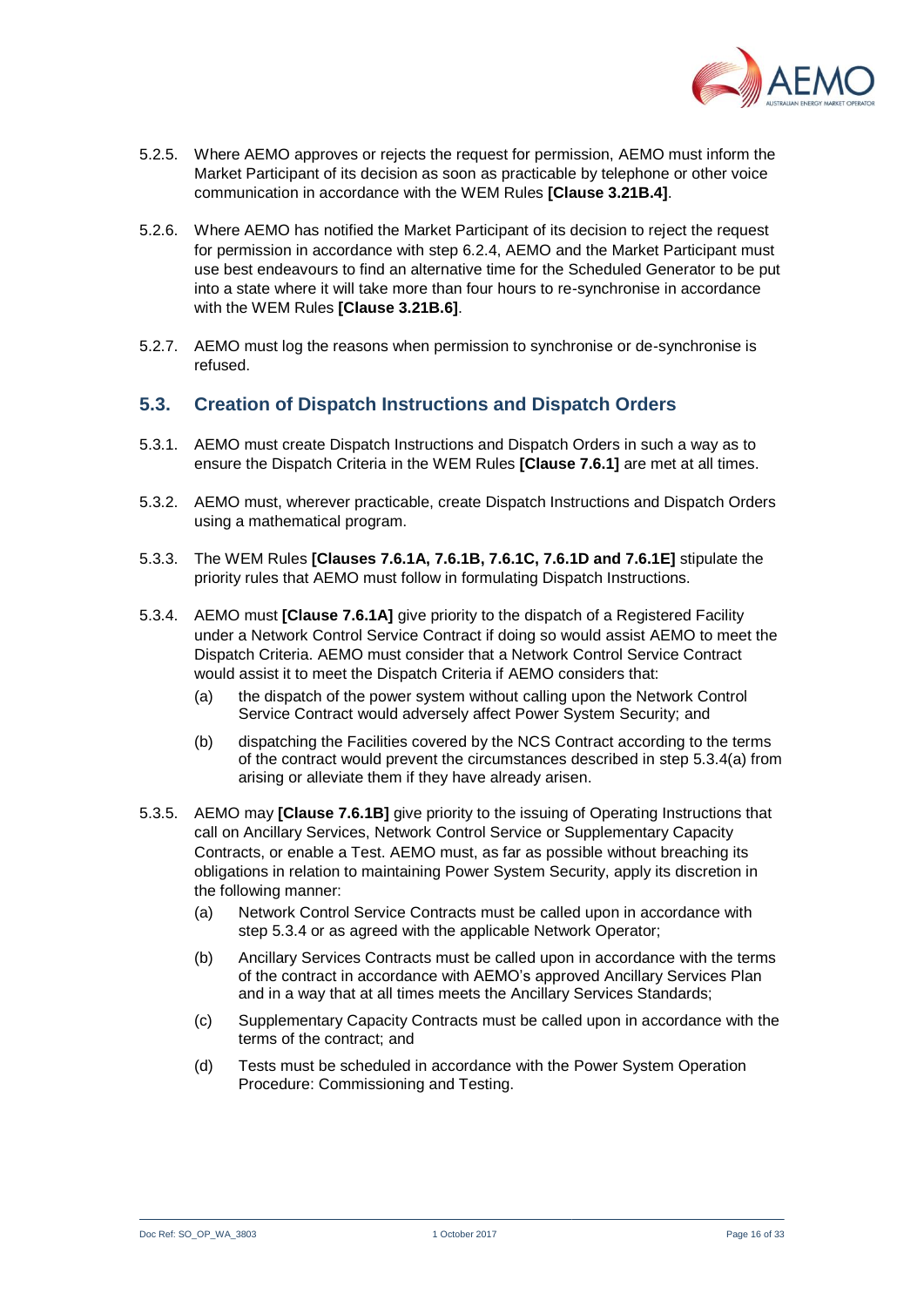

- 5.3.6. AEMO must **[Clause 7.6.1C]** take into account Ramp Rate Limits when formulating Dispatch Instructions in accordance with the Balancing Merit Order. For the avoidance of doubt:
	- (a) a Facility that is below the balancing point in the BMO and is not dispatched for its full offered quantity, but that is dispatched for the maximum quantity its Ramp Rate Limit implies it is capable of achieving in the Trading Interval, must be considered to have been dispatched "in merit"; or
	- (b) a Facility that is above the balancing point in the BMO and is dispatched for a non-zero quantity, being the minimum quantity its Ramp Rate Limit implies it is capable of achieving, must be considered to have been dispatched "in merit".

*AEMO will not consider Standing Data minimum generation constraints when formulating Dispatch Instructions in accordance with the BMO. Market Participants must prepare their Balancing Submissions in such a way as to achieve either dispatch above minimum generation, or de-commitment. When AEMO issues Out of Merit Dispatch Instructions in accordance with Market Rule 7.6.1C(b), it will however observe minimum generation constraints.*

- 5.3.7. Where AEMO determines in accordance with the WEM Rules **[Clause 7.7.4A]** that dispatch of a Non-Balancing Facility is required, AEMO must apply the following process to select the Non-Balancing Facility or Facilities from the Dispatch Merit Order while acting in accordance with the WEM Rules **[Clause 7.6.1C]**:
	- (a) exclude from selection any Non-Balancing Facility that could not offer the required response inside its specified minimum response time or for any other Standing Data limitation;
	- (b) exclude from selection any Non-Balancing Facility that AEMO reasonably believes, on the basis of the Pre-Dispatch Plan described in step [4.1,](#page-7-3) will be required to be dispatched at some later time within the Balancing Horizon so that its dispatch at that later time would provide a larger benefit in terms of system security that its dispatch to meet immediate system needs and that the Standing Data limitations under which the Facility may be dispatched preclude it from being dispatched on both occasions;
	- (c) exclude from selection any Non-Balancing Facility that AEMO reasonably believes will be required to be dispatched at some later time (or times) outside of the Balancing Horizon so that its dispatch at that later time (or times) would provide a larger benefit in terms of system security than its dispatch to meet immediate system needs and that the Standing Data limitations under which the Facility may be dispatched may preclude it from being dispatched on all occasions;
	- (d) as in the Pre-Gate Closure actions (step [4.8.2\)](#page-11-4), Dispatch Non-Balancing Facilities according to the Non Balancing Dispatch Merit Order using best endeavours to maximise the extent to which the resulting Non-Balancing Facility Dispatch Instruction Payments are zero **[Clause 6.17.6C]** in preference to causing any Tranche 2 or Tranche 3 DSM Dispatch Payments to be payable; and
	- (e) AEMO may request the Market Participant to provide the relevant recent consumption **[Clause 7.6.10A]** in a manner agreed to between the parties in accordance with step [4.8.1.](#page-11-5)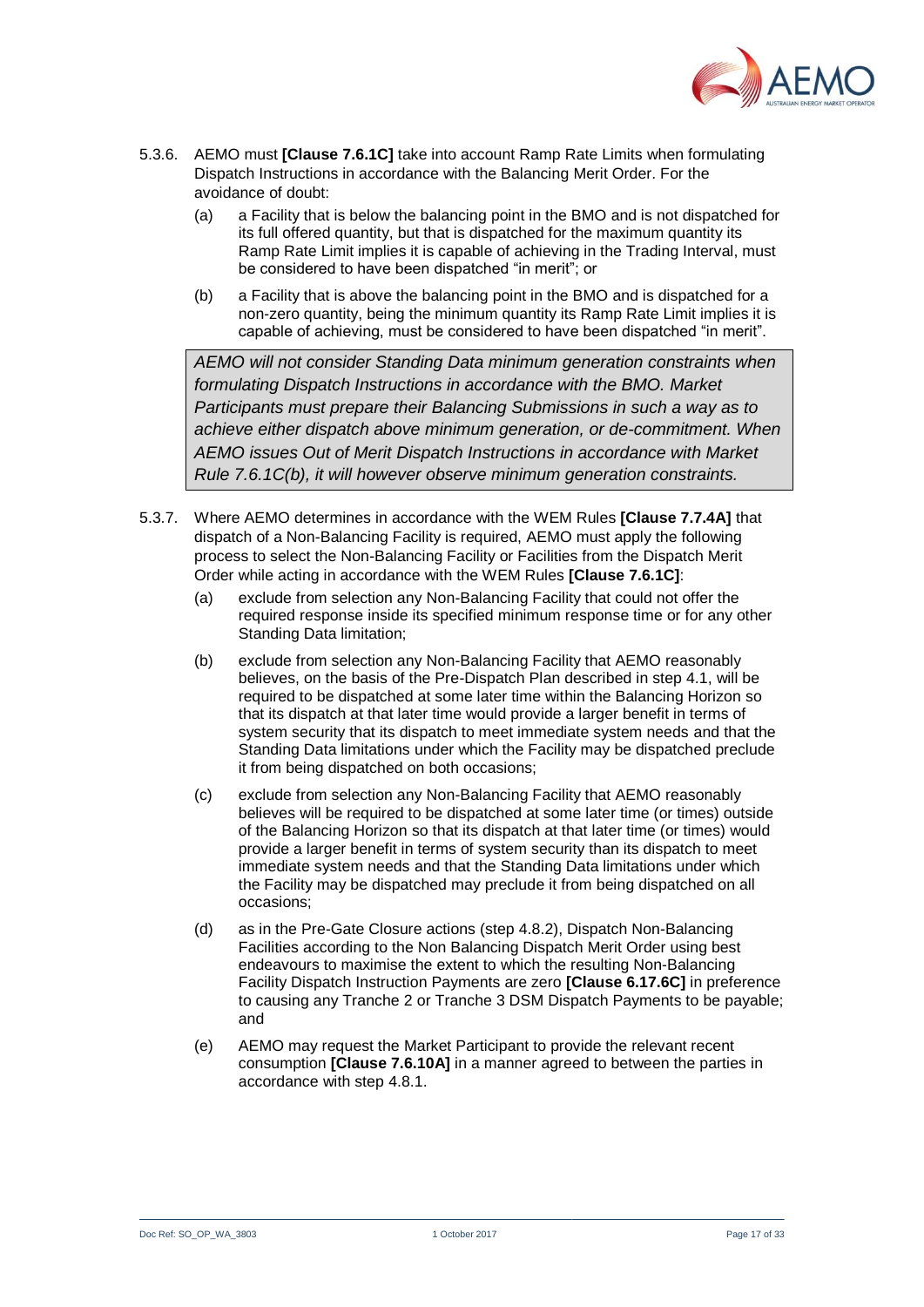

## <span id="page-17-0"></span>**5.4. Creation of Operating Instructions**

- 5.4.1. AEMO must issue Operating Instructions to:
	- (a) call on services provided by Facilities (other than Facilities in the Balancing Portfolio) under a Network Control Service Contract, an Ancillary Service Contract, or a Supplementary Capacity Contract; or
	- (b) call on Stand Alone Facilities to provide Ancillary Services other than LFAS but including LFAS Backup Enablement; or
	- (c) in connection with a Test.
- 5.4.2. Where AEMO identifies, based on the BMO or Forecast BMO, that a Facility's Balancing Submission is inconsistent with an Operating Instruction to that Facility, AEMO may send a warning to the Market Participant.

*The obligation to ensure dispatch consistent with Operating Instructions remains with the Market Participant. Any warning from System Management is provided for information only.*

5.4.3. Where a Market Participant with a contract to provide Ancillary Services or a Network Control Service provides the contracted service automatically and in accordance with the terms of the contract, AEMO must communicate the Operating Instruction to the relevant Market Participant as early as practicable.

*Where AEMO is required to call on a Network Control Service from a Facility whose Standing Data notice period is less than gate closure, AEMO will issue the Operating Instruction immediately after gate closure based on the Forecast BMO. The Network Control Service Facility may then update its Balancing Submission after gate closure, as allowed under the WEM Rules [Clause 7A.2.10].*

*Note the above only applies where the Network Control Service is for the provision of real power. Calling a Network Control Service Contract for reactive power will be done by a direction, i.e. outside the market.*

#### <span id="page-17-1"></span>**5.5. Issuing of Dispatch Instructions and Dispatch Orders**

- 5.5.1. The WEM Rules detail the requirements for Dispatch Instructions **[Clauses 7.7.1, 7.7.2 and 7.7.3]** and Dispatch Orders.
- 5.5.2. All Dispatch Instructions and Dispatch Orders for a Facility remain in force until superseded by a new Dispatch Instruction or Dispatch Order.
- 5.5.3. Dispatch Instructions to Demand Side Programmes will be expressed in terms of quantity of curtailment. The Dispatch Instruction will consider the amount of load indicated to be available for curtailment as per the latest Non-Balancing Dispatch Merit Order as well as the number of hours for which this reduction is possible.
- <span id="page-17-2"></span>5.5.4. AEMO must issue Dispatch Instructions and Dispatch Orders electronically via one of the following methods (in order of preference):
	- (a) SCADA, if available; or
	- (b) AEMO's interface to its market system; or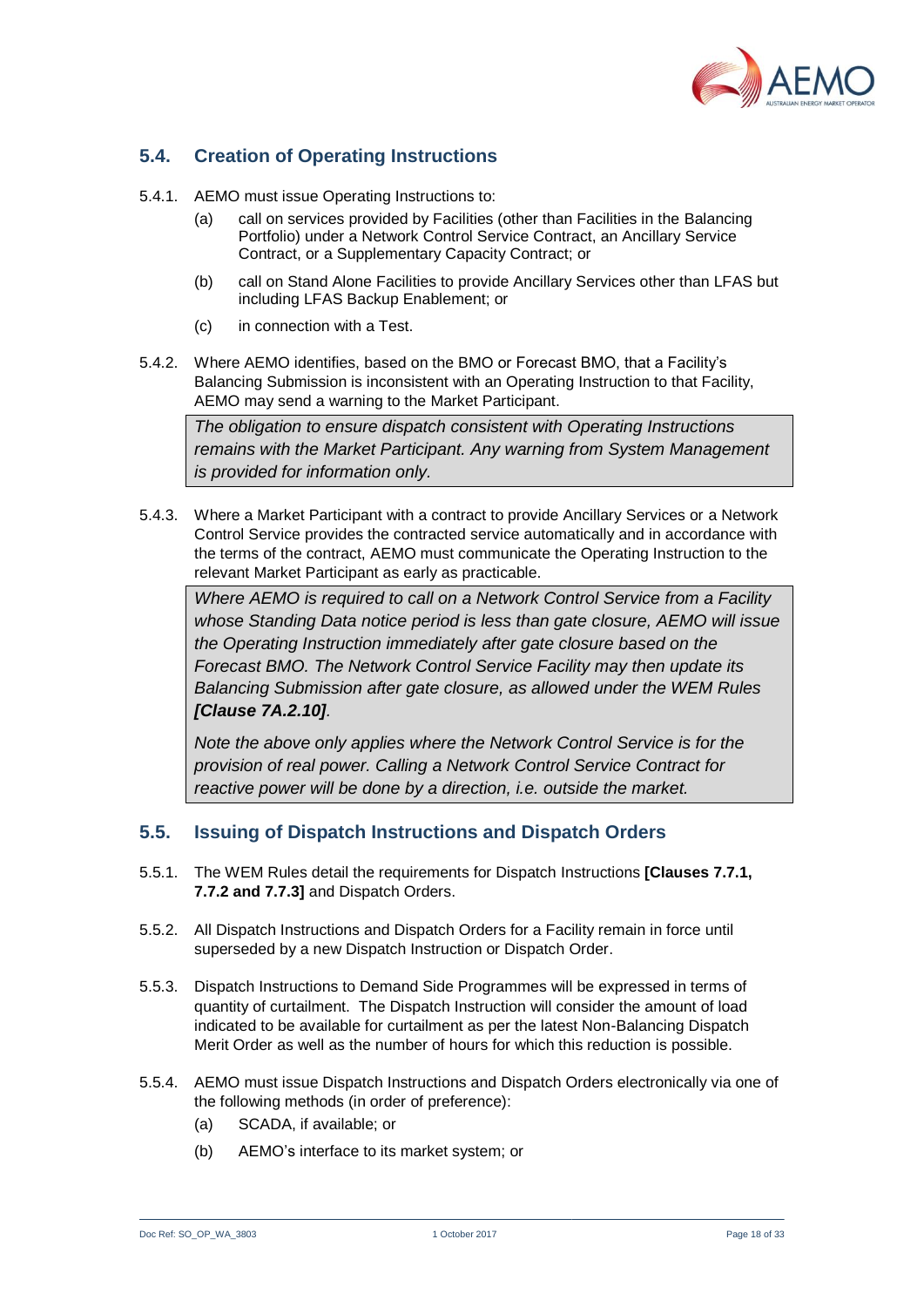

- (c) email (SMS may be used as an adjunct to email); or
- (d) telephone (or other voice communication), with subsequent confirmation by one of the means above.
- 5.5.5. Other than for Facilities over which AEMO has direct control and so the Facility is capable of responding faster, when dispatching Facilities in merit **[Clause 7.6.1C(a)]** or Out of Merit **[Clause 7.6.1C(b)]** AEMO must provide at least 5 minutes between the issuing and commencement time of Dispatch Instructions and Dispatch Orders.
- 5.5.6. AEMO must respect Standing Data minimum response times when issuing Dispatch Instructions or Dispatch Orders to Facilities Out of Merit for system security reasons under clause 7.6.1C(c) of the WEM Rules, unless advised otherwise by the Market Participant concerned.
- 5.5.7. Where it is not practicable for AEMO to issue Dispatch Instructions or Dispatch Orders in the manner described in step [5.5.4,](#page-17-2) AEMO may use such other means as it deems best suited to the circumstances and the requirements of step [5.5.4](#page-17-2) shall be deemed to have been fulfilled.
- 5.5.8. If :
	- (a) the system frequency moves above 50.025Hz or below 49.975Hz; and
	- (b) the governor of a generator facility which does not carry an obligation to provide a Spinning Reserve Service or Load Following Service automatically moves the generator away from its most recent Dispatch Instruction to a point outside its Tolerance Range in a manner that assists reducing the frequency deviation,

then, when advising the Economic Regulation Authority of a breach by the relevant Market Participant of the WEM Rules **[Clause 7.10.1]**, AEMO must indicate that the deviation was due to an automatic governor response. To ensure a controlled restoration of the frequency back to 50Hz, AEMO may issue Dispatch Instructions or Dispatch Orders to hold some Facilities at levels they have stabilised at after the frequency disturbance.

*The Technical Rules requires that each generating unit operating in parallel*  with the SWIS must have its governor enabled and governor response set at *4% droop, and have governor frequency dead band of less than 0.05 Hz. Refer to clauses 3.3.4.4(d) and (e) of the Technical Rules.*

*The above step is included to ensure that penalties are not imposed upon Market Generators that respond to assist in the event of a system emergency.*

#### <span id="page-18-0"></span>**5.6. Response to Dispatch Instructions and Dispatch Orders**

5.6.1. Where AEMO has operational control of a Facility, AEMO must deem any Dispatch Instruction or Dispatch Order issued to that Facility to have been accepted.

*For the avoidance of doubt, System Management is still required to issue Dispatch Instructions to Facilities under its operational control [Clause 7.8.2].*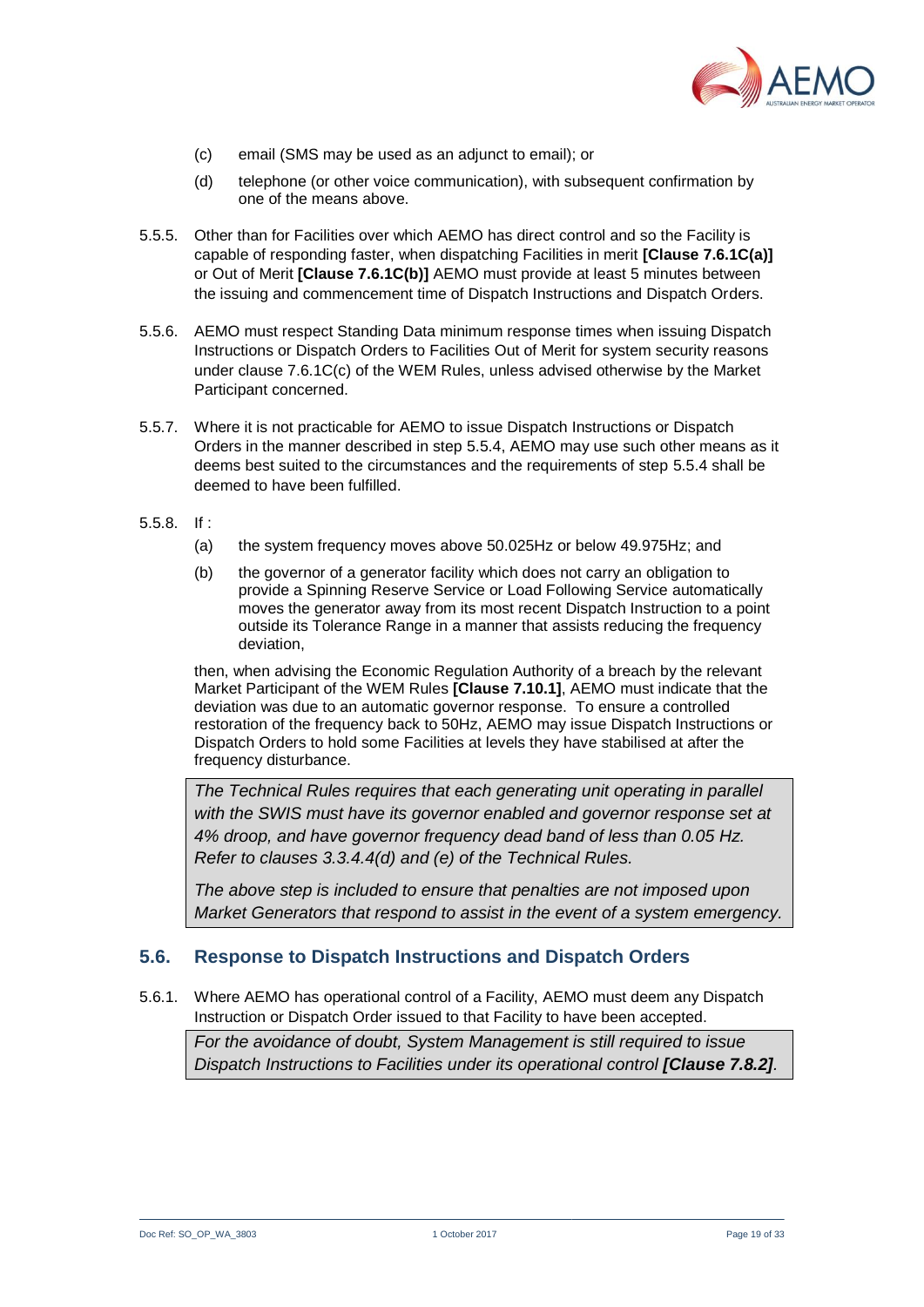

- 5.6.2. Where AEMO issues a Dispatch Instruction to a Market Participant by telephone or other voice communication, the Market Participant must advise AEMO during that conversation if it cannot comply with the Dispatch Instruction and if so advise the extent and nature of its non-compliance.
- 5.6.3. Where AEMO issues a Dispatch Instruction or Dispatch Order via telephone or other voice communication and subsequently provides a confirmation of the Dispatch Instruction or Dispatch Order via AEMO's interface to its market system, the Market Participant is not required to provide a response to this subsequent electronic notification.
- 5.6.4. A Market Participant must confirm receipt of a Dispatch Instruction or Dispatch Order issued via SCADA within 30 seconds of receipt.. If the Facility is unable to comply with the Dispatch Instruction or Dispatch Order the Market Participant must also advise AEMO by telephone or other voice communication that it cannot comply and the nature and extent of its non-compliance.
- 5.6.5. A Market Participant must confirm receipt of a Dispatch Instruction or Dispatch Order issued via AEMO's secure business-to-business gateway within 1 minute. If the Facility is unable to comply with the Dispatch Instruction or Dispatch Order the Market Participant must also advise AEMO by telephone or other voice communication that it cannot comply and the nature and extent of its non-compliance.
- <span id="page-19-0"></span>5.6.6. Where a Market Participant receives Dispatch Instructions or Dispatch Orders for a Facility via AEMO's portal, and the Market Participant receives one or more Dispatch Instructions or Dispatch Orders for the Facility and a Trading Interval over the period ending 5 minutes before the start of the Trading Interval, the Market Participant must, by no later than 3 minutes before the start of the Trading Interval:
	- (a) identify the most recent Dispatch Instruction or Dispatch Order received for the Facility and Trading Interval in the period ending 5 minutes before the start of the Trading Interval;
	- (b) if the Facility is unable to comply with this Dispatch Instruction or Dispatch Order, advise AEMO by telephone or other voice communication that it cannot comply and the nature and extent of its non-compliance; and
	- (c) confirm receipt of this Dispatch Instruction or Dispatch Order via AEMO's portal.

*The Market Participant may, but is not required to respond to any earlier Dispatch Instructions or Dispatch Orders received for the Facility and Trading Interval in this period.*

- 5.6.7. Where a Market Participant advises AEMO that it cannot follow its Dispatch Instruction or Dispatch Order, AEMO must:
	- (a) issue a new Dispatch Instruction or Dispatch Order to the Market Participant consistent with their advised capability, and record an alleged breach of the original Dispatch Instruction or Dispatch Order;

*If, under clause 7.7.6B, a Market Participant notifies AEMO that its Facility cannot meet a Dispatch Instruction and advises a reduced quantity or Ramp Rate, AEMO is obliged to use the generator to the maximum of that reduced*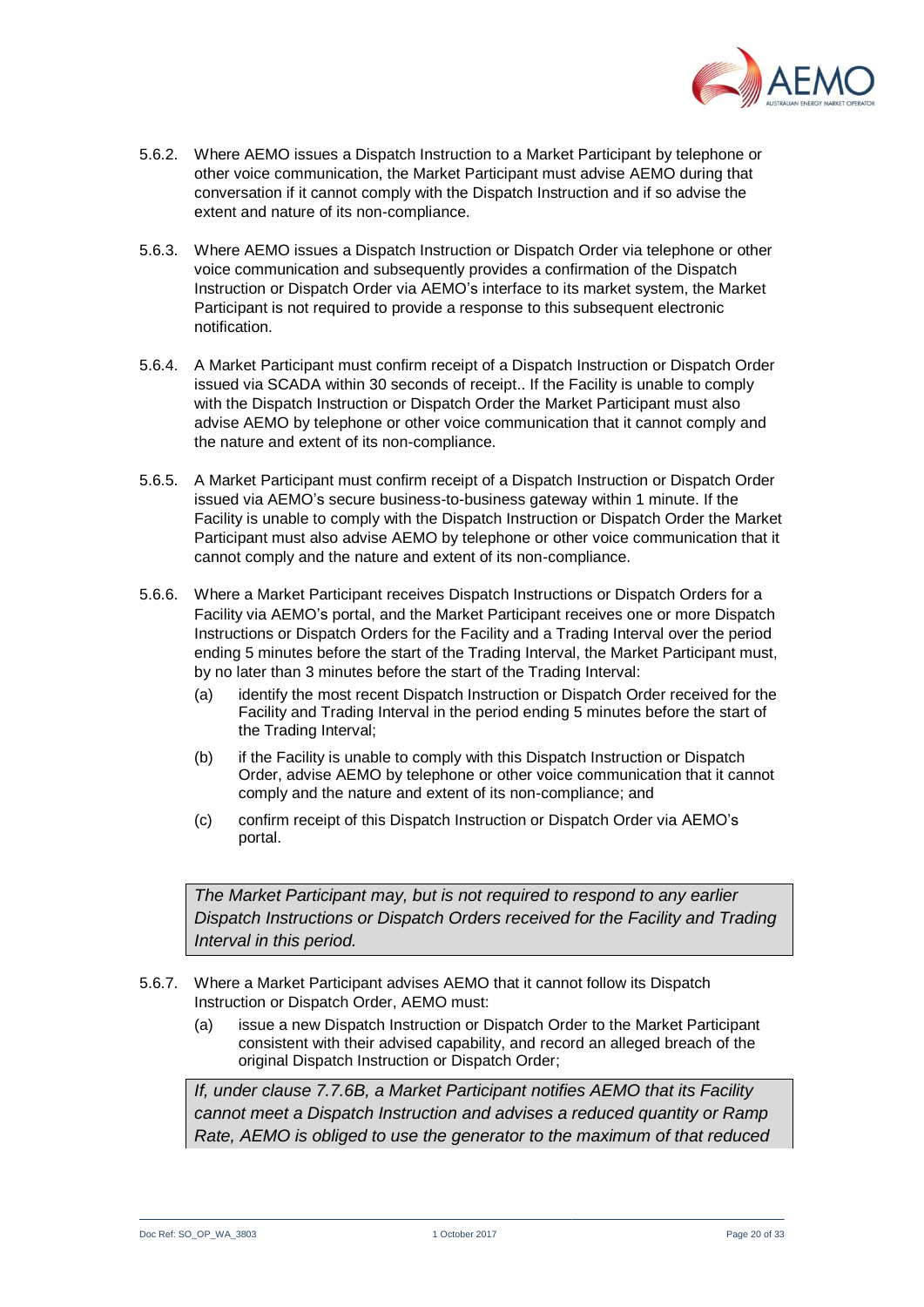

*quantity or Ramp Rate possible. For example, if a Dispatch Instruction was to move from 20 MW to 60 MW at a Ramp Rate of 6 MW/minute, and the Market Participant advises that it can only deliver 40 MW, then System Management must issue a second Dispatch Instruction to move to 40 MW. Alternatively, if the Market Participant advises that it can reach 60 MW but only at a Ramp Rate of 4 MW/minute, then AEMO must issue a Dispatch Instruction to move to 60 MW at 4 MW/minute.*

- (b) issue Dispatch Instructions or Dispatch Orders to other Facilities as required; and
- (c) issue a Dispatch Advisory notice to advise the market of dispatch Out of Merit (where applicable).
- 5.6.8. Where AEMO does not receive confirmation that a Dispatch Instruction or Dispatch Order has been received within 3 minutes of the start of the Trading Interval to which the Dispatch Instruction relates, AEMO must deem the Dispatch Instruction or Dispatch Order to have been refused. AEMO must then:
	- (a) send the Market Participant concerned a new Dispatch Instruction or Dispatch Order instructing them to stay at the output specified on their last accepted Dispatch Instruction or Dispatch Order;
	- (b) record an alleged breach of the Dispatch Instruction or Dispatch Order to which the Facility did not respond;
	- (c) issue Dispatch Instructions or Dispatch Orders to other Facilities as required; and
	- (d) issue a Dispatch Advisory notice to advise the market of dispatch Out of Merit (where applicable).

## <span id="page-20-0"></span>**5.7. Issuing of and response to Operating Instructions**

- 5.7.1. The WEM Rules detail the requirements for Operating Instructions **[Clause 7.7.3A]**.
- 5.7.2. AEMO must issue Operating Instructions electronically via one of the following methods (in order of preference):
	- (a) email (SMS may be used as an adjunct to email); or
	- (b) telephone (or other voice communication), with subsequent confirmation by email.
- 5.7.3. A Market Participant must confirm receipt of an Operating Instruction by email as soon as practicable. If the Market Participant cannot comply with the Operating Instruction, then the email must advise that the Market Participant cannot comply and the nature and extent of the non-compliance.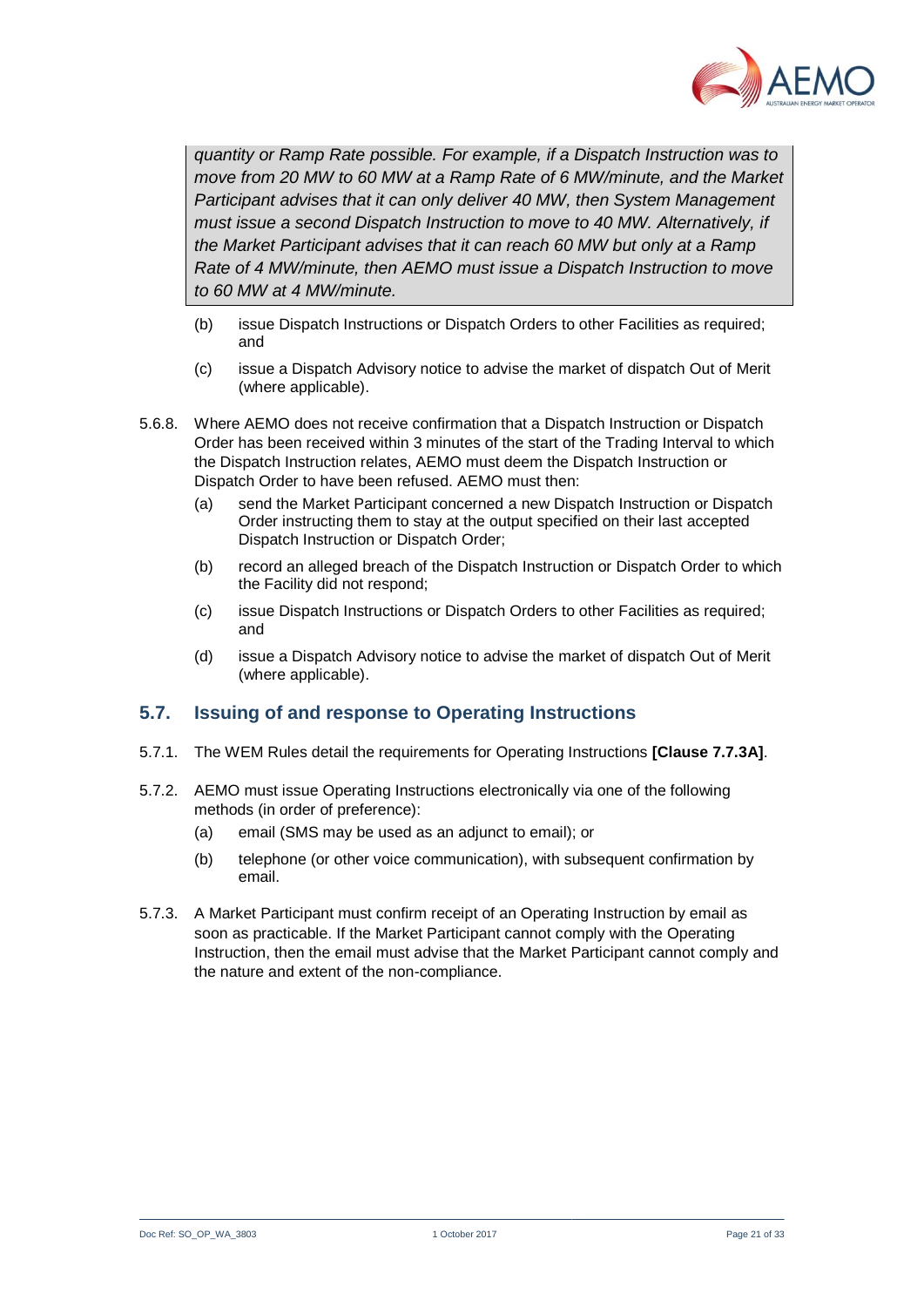

5.7.4. If, after issuing an Operating Instruction for the provision of an Ancillary Service, Network Control Service or service provided under a Supplementary Capacity Contract, AEMO requires the service provision to be extended beyond the estimated end time provided in the Operating Instruction, AEMO must issue another Operating Instruction for the expected period of the extension.

*For the avoidance of doubt, a Market Participant must not modify the output level of its Balancing Facility simply because it has received an Operating Instruction for that Facility, but only in response to a Dispatch Instruction. AEMO will issue any required Dispatch Instructions to the Balancing Facility as appropriate.*

#### <span id="page-21-0"></span>**5.8. Dispatch of generating Facility for system security**

<span id="page-21-2"></span>5.8.1. AEMO may issue a Dispatch Instruction or Dispatch Order requiring a Facility to move from zero generation to positive generation, or vice versa, where doing so is necessary to maintain Power System Security.

*Dispatch Instructions/Dispatch Orders referred to in step [5.8.1](#page-21-2) are implicitly instructions to synchronise and operate (commit) or de-synchronise (decommit). The Dispatch Instruction protocol does not allow for explicit commit/de-commit instructions.*

- 5.8.2. When the system is forecast to move into a High Risk Operating State, AEMO must observe as far as practicable the BMO or Forecast BMO for the Trading Intervals in which the threat to Power System Security occurs when selecting the Facility or Facilities to commit.
- <span id="page-21-3"></span>5.8.3. AEMO may select the Facility or Facilities to commit that provide the most flexibility for AEMO to deal with current or potential threats to Power System Security when the system is:
	- (a) in a High Risk Operating State;
	- (b) in an Emergency Operating State; or
	- (c) forecast to move into an Emergency Operating State.

*In general, step [5.8.3](#page-21-3) will result in the preferential commitment of large, fastmoving and/or flexible generating units.*

#### <span id="page-21-1"></span>**5.9. Activation of Load Following Ancillary Service**

5.9.1. AEMO must activate Load Following Ancillary Service from units scheduled to provide the service via AEMO's AGC system.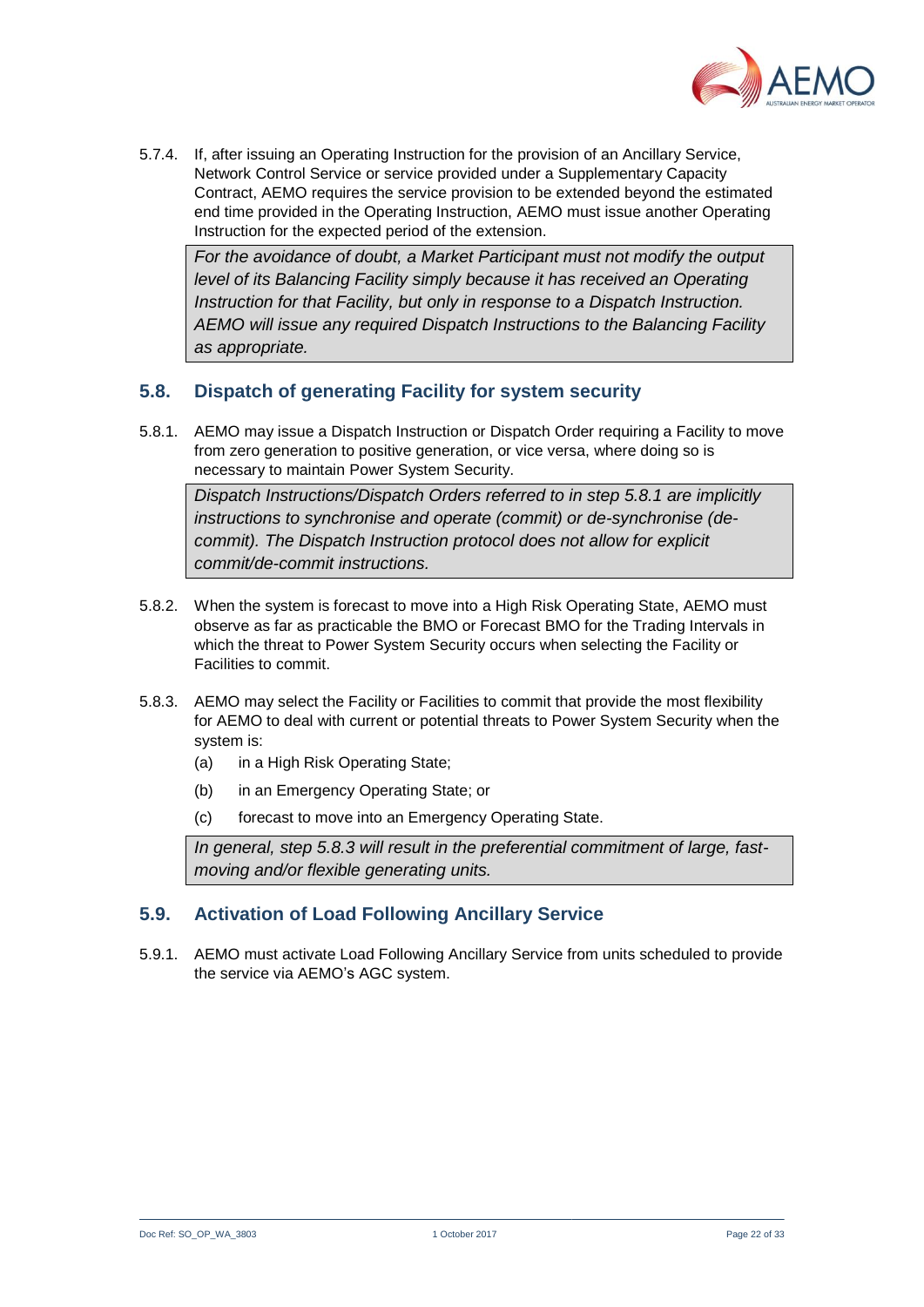

## <span id="page-22-0"></span>**6. TRADING INTERVAL**

#### <span id="page-22-1"></span>**6.1. Real-time monitoring during a Trading Interval**

- 6.1.1. AEMO must monitor the operation of the power system in real time and must issue Dispatch Instructions or Dispatch Orders to re-balance if it considers that it is prudent to do so.
- 6.1.2. AEMO must not re-balance during a Trading Interval (including to return LFAS Facilities to their base point prior to the end of the Trading Interval) except to the extent that re-balancing is required to maintain Power System Security and meet the Dispatch Criteria.
- 6.1.3. In determining whether it is prudent to re-balance, AEMO must consider a range of factors including but not limited to one or more of the following:
	- (a) system frequency;
	- (b) position of LFAS Facilities relative to their AGC control target;
	- (c) any reduction in Spinning Reserve;
	- (d) the behaviour of Balancing Facilities, in particular Facilities outside their Tolerance Range or, if applicable, Facility Tolerance Range;
	- (e) significant changes in load or wind forecasts;
	- (f) the behaviour of generators involved in commissioning activities or undergoing a Commissioning Test; or
	- (g) the time remaining until the end of the Trading Interval.

*System Management will establish a Tolerance Range [Clause 2.13.6D] and Facility Tolerance Ranges [Clause 2.13.6E] according to the requirements of the WEM Rules.* 

- 6.1.4. AEMO must create and issue any Dispatch Instructions or Dispatch Orders required to re-balance in accordance with the priority rules stipulated in the WEM Rules **[Clauses 7.6.1A, 7.6.1B, 7.6.1C 7.6.1D and 7.6.1E]**.
- 6.1.5. If a Facility is outside its Tolerance Range or, if applicable, Facility Tolerance Range and AEMO determines it is prudent to re-balance, AEMO must:
	- (a) record an alleged breach of the relevant Dispatch Instruction;
	- (b) issue the affected Facility with a new Dispatch Instruction to stay at its current output level; and
	- (c) issue new Dispatch Instructions as required in accordance with the BMO, skipping the affected Facility.
- 6.1.6. If the Facility is outside its Tolerance Range or, if applicable, Facility Tolerance Range and AEMO determines that no re-balancing is required, AEMO must record an alleged breach of the relevant Dispatch Instruction.

*System Management may follow up verbally with the Market Participant but will take no further action for so long as re-balancing is not required.*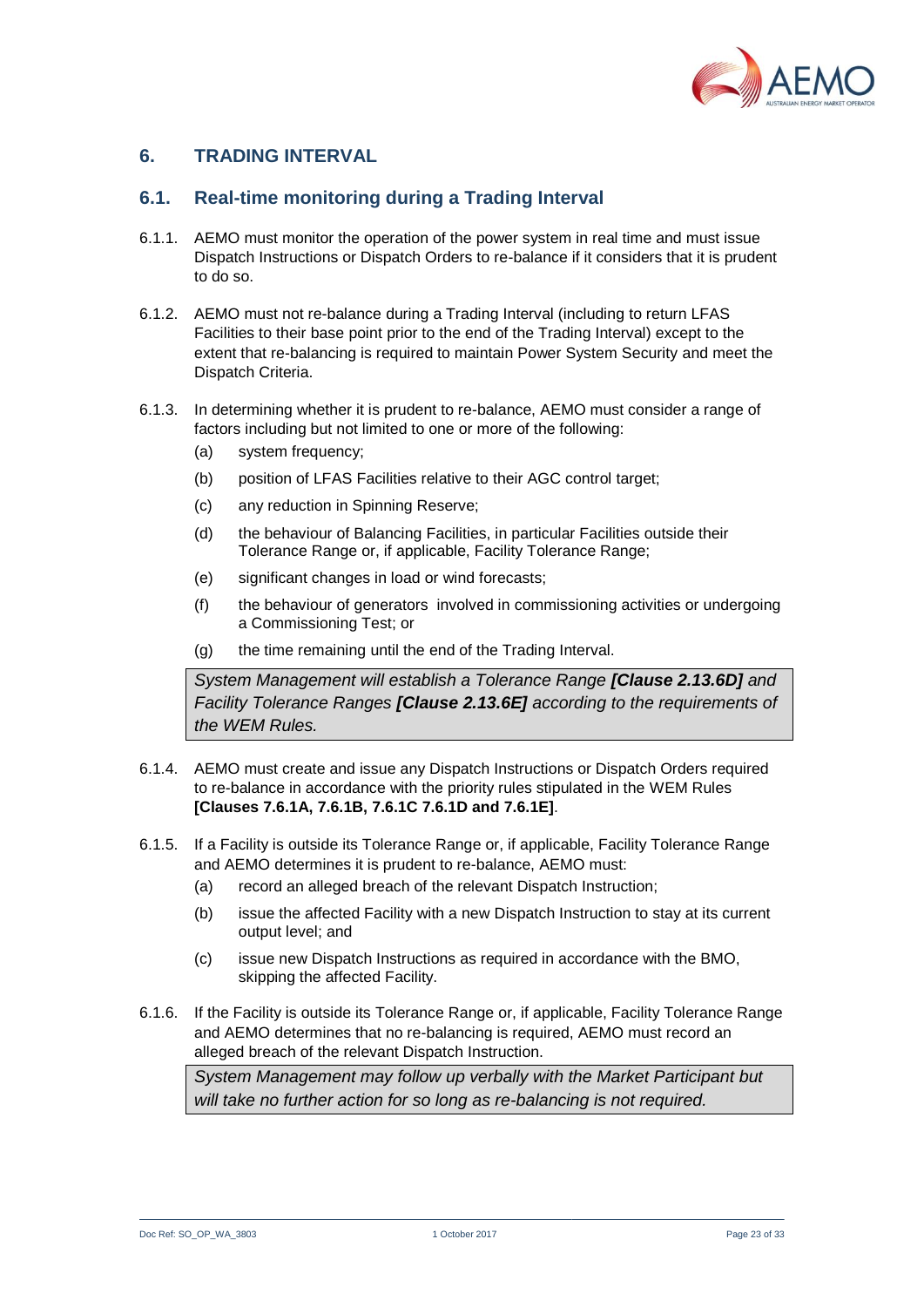

## <span id="page-23-0"></span>**6.2. Formulation and issuing of intermediate Dispatch Instructions and Dispatch Orders**

- 6.2.1. AEMO may issue one or more Dispatch Instructions to a single Facility within a Trading Interval.
- 6.2.2. AEMO must provide voice communications as well as electronic notifications for Dispatch Instructions whose response time is in the same Trading Interval as its issued time, unless:
	- (a) AEMO has operational control of the Facility; or
	- (b) Dispatch Instructions are issued to the Facility via SCADA or AEMO's secure business-to-business gateway.

*AEMO will need to issue intermediate Dispatch Instructions and Dispatch Orders to manage intra-period changes in ramp rate, contingency events, fluctuations in net system load outside the Load Following range, and for other reasons.* 

- 6.2.3. If, in the opinion of AEMO, a Facility providing LFAS is not adequately complying with its performance requirements, AEMO should investigate the reasons for nonperformance and may at its discretion initiate the disabling of the non-performing LFAS Facility and enabling of a Synergy Registered Facility to provide some or all of the LFAS that was meant to be provided by the disabled LFAS Facility as backup LFAS **[Clause 7B.3.8]**.
- <span id="page-23-2"></span>6.2.4. AEMO may enable one or more Synergy Registered Facilities to provide backup LFAS if the quantity of LFAS required by AEMO in a Trading Interval is greater than the most recent LFAS Quantity published for the Trading Interval.

#### <span id="page-23-1"></span>**6.3. Constrained operation of a Non-Scheduled Generator**

- 6.3.1. AEMO may issue a Dispatch Instruction to a Non-Scheduled Generator to restrict the MW or MWh output of the Non-Scheduled Generator over specified Trading Intervals where the Dispatch Criteria are not being met, to restrict the variability that is occurring in the MW output from the Facility, if a High Risk Operating State or Emergency Operating State exists, or if adherence to the Balancing Merit Order requires it.
- 6.3.2. The reasons for non-observance of the limits of SWIS operation as defined in the Technical Envelope may include, but are not limited to one or more of the following:
	- (a) the Ancillary Service Requirements are not being satisfied; or
	- (b) operation of the Non-Scheduled Generator Facility is causing voltage swings in the region of the Facility's connection to the Network to exceed the range permitted by the Technical Rules or Security Limits; or
	- (c) operation of the Non-Scheduled Generator is causing Equipment Limits or Security Limits to be exceeded; or
	- (d) operation of the Non-Scheduled Generator is causing frequency deviations to exceed the normal frequency operating range.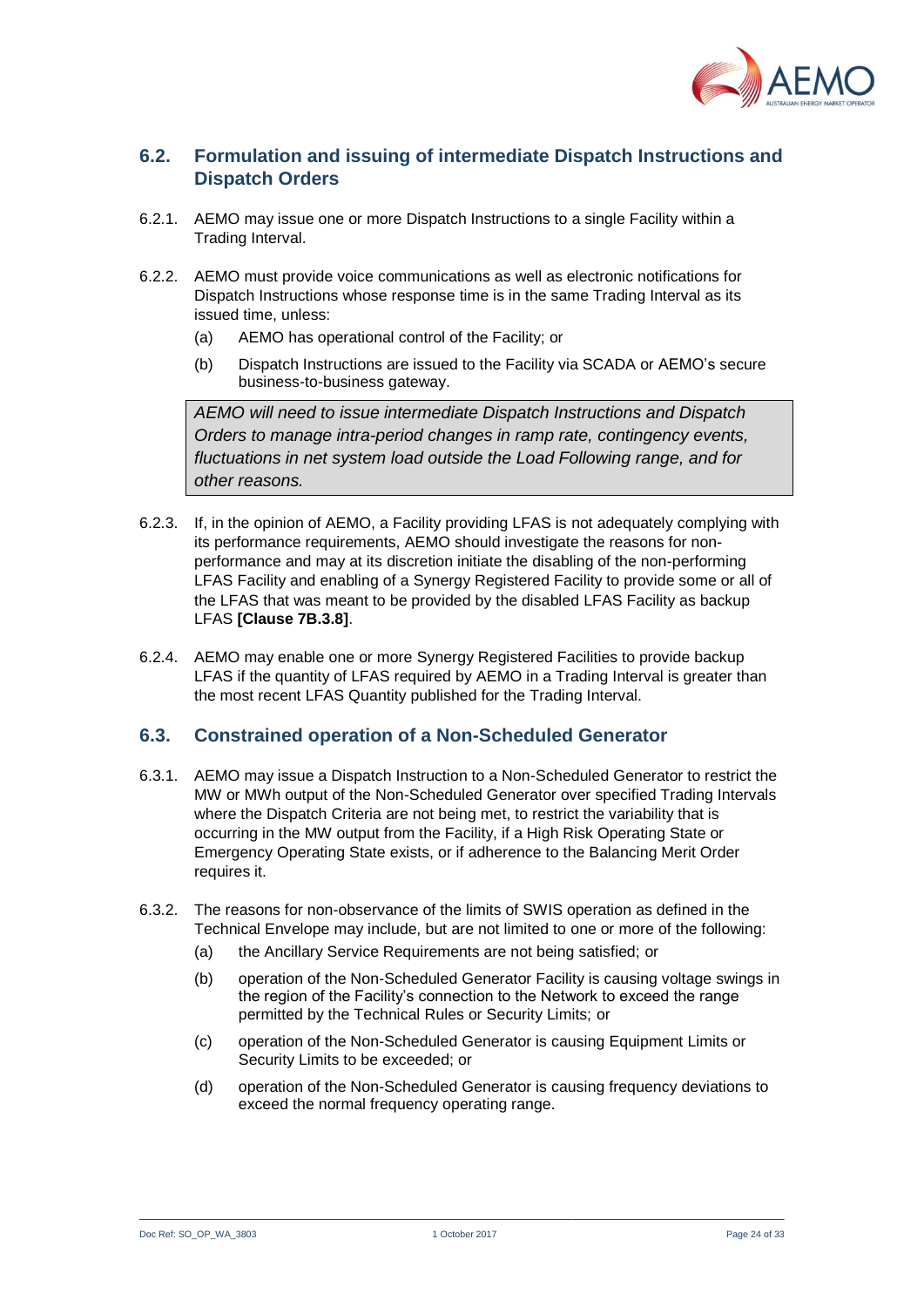

6.3.3. In determining whether to constrain the operation of a Non-Scheduled Generator, AEMO may take account of the extent of any difference between the current operation of the generator, and any forecast of that generator's operation used to set the requirement for LFAS.

*Except where required by the BMO, AEMO will generally only constrain Non-Scheduled Generator operation if the intermittency of that generator significantly exceeds what was planned for when setting the LFAS requirement.*

*Turn-down price, except for a marginal Non-Scheduled Generator being dispatched in accordance with the BMO, plays no role in AEMO's decisions with respect to constraining Non-Scheduled Generators.*

#### <span id="page-24-0"></span>**6.4. Voltage control**

6.4.1. AEMO may, in accordance with the Technical Rules, direct a Facility to change its reactive power output to assist with voltage control on the SWIS.

*The Technical Rules (current as of December 2016) require "The overriding objective of a generating unit's voltage control system is to maintain the specified voltage range at the connection point.* 

*This may reduce the capacity of a Facility to a level below its Dispatch Instruction. AEMO would then have to increase MW output from the next generator on the BMO. AEMO would issue a Dispatch Advisory and Dispatch Instructions for this instance. Similarly if voltage issues on the network required AEMO to modify the generation plan across the SWIS (say move MW generation from one part of the SWIS to another to remove the voltage constraint), AEMO would have to issue a Dispatch Advisory, dispatch as per BMO if the market did respond or dispatch Out of Merit as per Standing Data if the market did not respond.*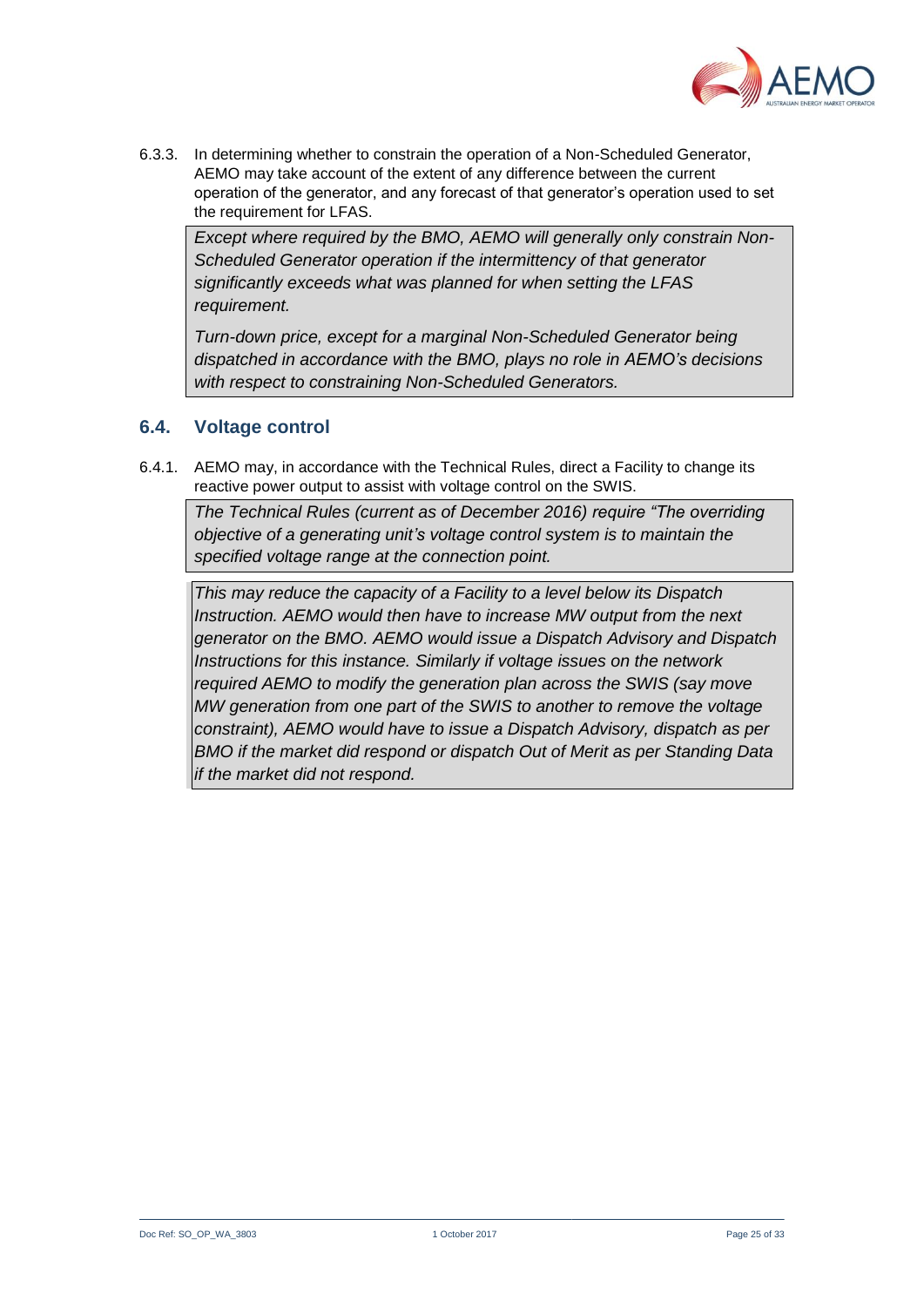

## <span id="page-25-0"></span>**7. DISPATCH SETTLEMENT DATA**

#### <span id="page-25-1"></span>**7.1. Introduction**

- 7.1.1. The requirements for AEMO to prepare settlement data are specified in clause 7.13 of the WEM Rules.
- 7.1.2. If AEMO is prevented from completing the processes that enable the recording of the data it may delay the recording of the data by up to two Business Days **[Clause 7.13.1B]**.

## <span id="page-25-2"></span>**7.2. Quantification of Constrained off Quantities**

- <span id="page-25-4"></span>7.2.1. Where AEMO requires a Non-Scheduled Generator to reduce output in a Trading Interval, AEMO must prepare an estimate of the maximum quantity of sent out energy in MWh which the Non-Scheduled Generator would have generated in that Trading Interval had a Dispatch Instruction not been issued **[Clause 7.13.1(eF)]**.
- <span id="page-25-5"></span>7.2.2. AEMO may use, at its discretion, any of the following means to estimate the quantity referred to in step [7.2.1:](#page-25-4)
	- (a) a predictive algorithm provided by the Market Participant, providing an assessment of the Non-Scheduled Generator's MWh output from relevant independent variables over the Trading Interval;
	- (b) a predictive algorithm developed by AEMO, providing an assessment of the Non-Scheduled Generator's MWh output from relevant independent variables over the Trading Interval;
	- (c) an assessment by AEMO based on output of the Non-Scheduled Generator in a past Trading Interval under similar conditions;
	- (d) an estimate using participant data provided to AEMO that uses output data from particular generating facilities that continue to operate unconstrained after the Dispatch Instruction, with the output data subsequently scaled up to represent the output from all generating facilities that otherwise would have operated.
- 7.2.3. AEMO must, from time to time, consult with the relevant Market Participant concerning the choice of option selected by AEMO in step [7.2.2.](#page-25-5)

#### <span id="page-25-3"></span>**7.3. Calculation of Spinning Reserve Response Quantities**

- <span id="page-25-6"></span>7.3.1. Where a Facility provides a Spinning Reserve Response for a Spinning Reserve Event, AEMO must determine the response period of the Facility for the Spinning Reserve Event as the period which starts at the time of the Spinning Reserve Event and has a duration equal to the longest sustained response time of the classes of Spinning Reserve the Facility is certified to provide (defined in the Power System Operation Procedure: Ancillary Services).
- 7.3.2. If for a Facility and a Trading Interval there is no Spinning Reserve Event for which the Facility's response period, as determined in step [7.3.1,](#page-25-6) overlaps the Trading Interval, then AEMO must determine the Spinning Reserve Response Quantity for that Facility and Trading Interval to be zero.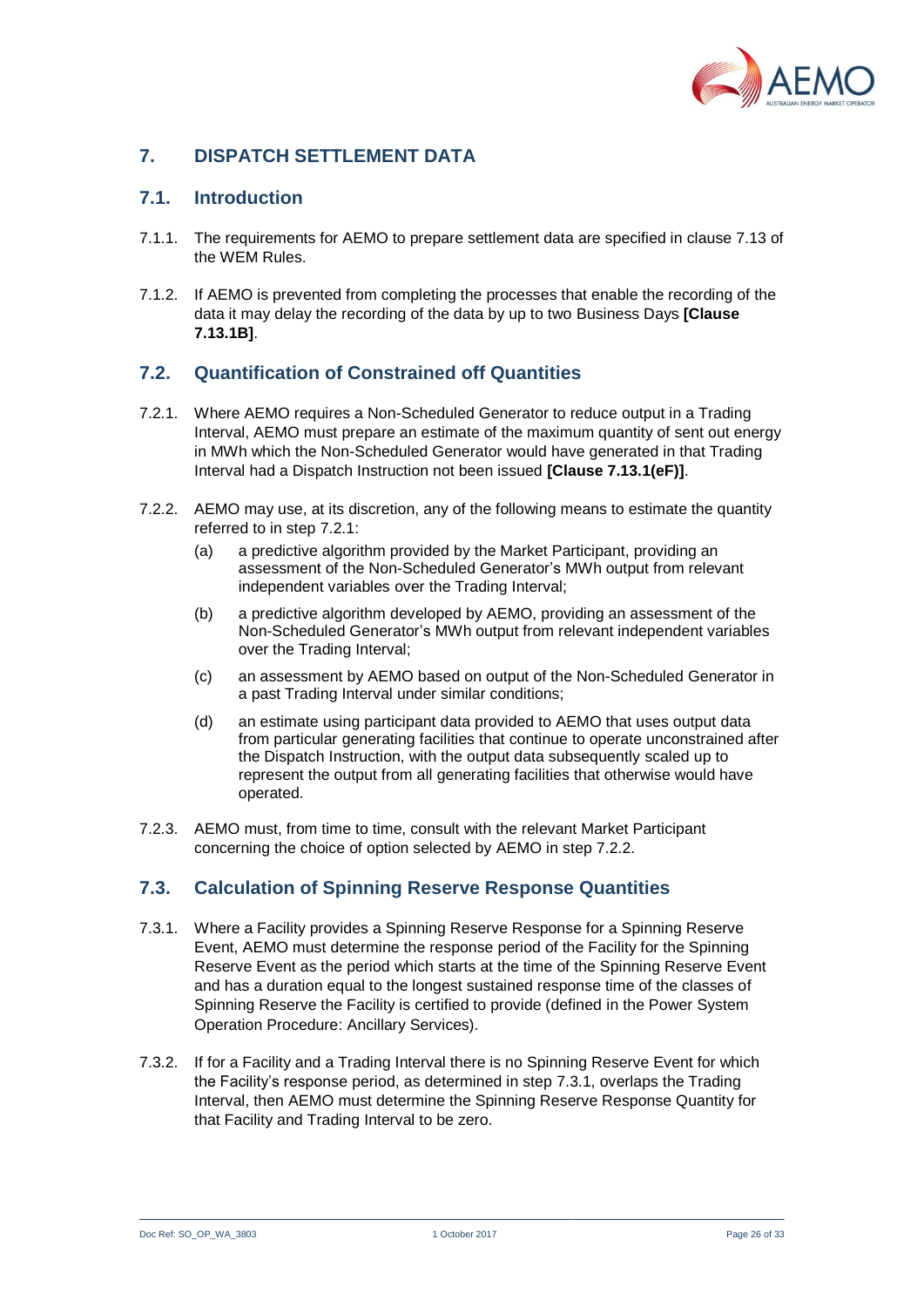

7.3.3. Where a Spinning Reserve Event has occurred, the Spinning Reserve Response Quantity of each Facility in each Trading Interval overlapping its response period must be calculated according to the formula:

RESP = Max (0, AVG\_MW(Start\_Time, End\_Time) - G<sub>0</sub>) / (Duration\_Mins/60) -LFASup

Where:

RESP is the Spinning Reserve Response Quantity in MWh for the Facility in the Trading Interval;

AVG MW(Start Time, End Time) is the average MW output of the Facility over the period between Start\_Time and End\_Time, measured at the generator terminals by AEMO's SCADA system with a resolution of 4 seconds or less;

G0 is the MW output of the Facility at the time of the Spinning Reserve Event, measured at the generator terminals by AEMO's SCADA system;

Start Time is the later of the start time of the Trading Interval and the start time of the response period determined in step [7.3.1;](#page-25-6)

End\_Time is the earlier of the end time of the Trading Interval and the end time of the response period determined in step [7.3.17.3.1;](#page-25-6)

Duration Mins is the time, in minutes, between Start Time and End Time.

 $LFAS<sub>up</sub>$  = the Upwards LFAS Enablement or Upwards LFAS Backup Enablement applicable for that time period

7.3.4. The Spinning Reserve Response Quantity for the Balancing Portfolio in a Trading Interval is the sum of the Spinning Reserve Response Quantities of the individual Facilities within the Balancing Portfolio.

#### <span id="page-26-0"></span>**7.4. Calculation of Load Rejection Reserve Response Quantities**

- <span id="page-26-1"></span>7.4.1. Where a Facility provides a Load Rejection Reserve Response for a Load Rejection Reserve Event, AEMO must determine the response period of the Facility for the Load Rejection Reserve Event as the period which starts at the time of the Load Rejection Reserve Event and has a duration equal to the longest sustained response time of the classes of Load Rejection Reserve the Facility is certified to provide (defined in the Power System Operation Procedure: Ancillary Services).
- 7.4.2. If for a Facility and a Trading Interval there is no Load Rejection Reserve Event for which the Facility's response period, as determined in step [7.4.1,](#page-26-1) overlaps the Trading Interval then AEMO must determine the Load Rejection Reserve Response Quantity for that Facility and Trading Interval to be zero.
- 7.4.3. Where a Load Rejection Reserve Event has occurred, the Load Rejection Reserve Response Quantity of each Facility in each Trading Interval overlapping its response period must be calculated according to the formula: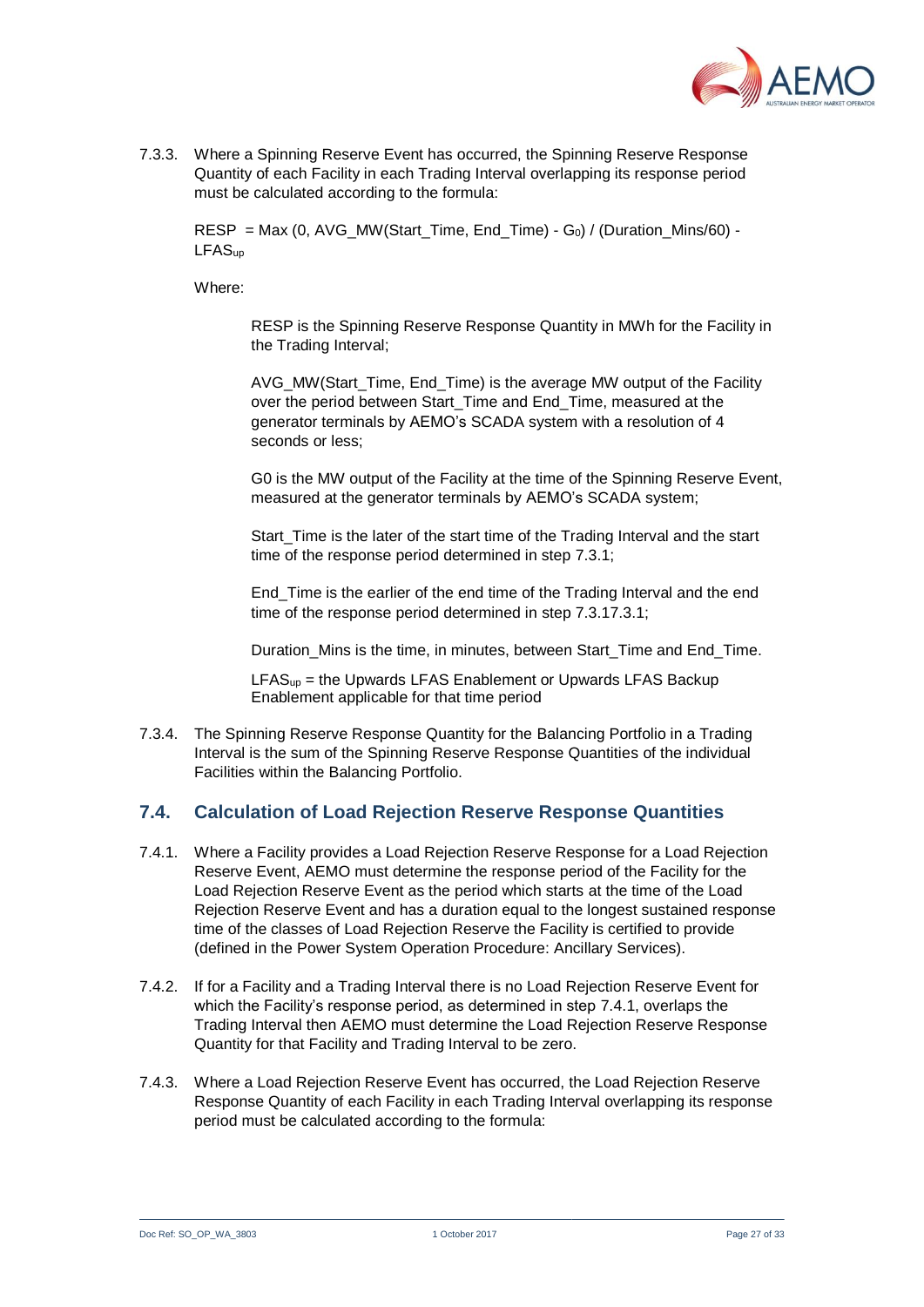

RESP = Max (0, G0 – AVG\_MW (Start\_Time, End\_Time) / Duration\_Mins/60) – **LFAS**down

Where:

RESP is the Load Rejection Reserve Response Quantity in MWh for the Facility in the Trading Interval;

AVG\_MW(Start\_Time, End\_Time) is the average MW output of the Facility over the period between Start\_Time and End\_Time, measured at the generator terminals by AEMO's SCADA system with a resolution of 4 seconds or less;

G0 is the MW output of the Facility at the time of the Load Rejection Reserve Event, measured at the generator terminals by AEMO's SCADA system;

Start Time is the later of the start time of the Trading Interval and the start time of the response period determined in step [7.4.1](#page-26-1)

End\_Time is the earlier of the end time of the Trading Interval and the end time of the response period determined in step [7.4.1](#page-26-1)

Durations Mins is the time, in minutes, between Start Time and End Time.

LFAS<sub>down</sub> = the Downwards LFAS Enablement or Downwards LFAS Backup Enablement applicable for that time period

7.4.4. The Load Rejection Reserve Response Quantity for the Balancing Portfolio in a Trading Interval is the sum of the Load Rejection Reserve Response Quantities of the individual Facilities within the Balancing Portfolio.

#### <span id="page-27-0"></span>**7.5. SOI and EOI estimates**

- 7.5.1. AEMO must determine the SOI Quantity for a Facility and a Trading Interval to be the EOI Quantity of the previous Trading Interval.
- 7.5.2. The EOI Quantity for a Facility and a Trading Interval will be the latest recorded value from AEMO's SCADA system within that Trading Interval.
- 7.5.3. AEMO may substitute this value if it has reason to believe it is inaccurate or if SCADA values were not recorded for the Trading Interval concerned.
- <span id="page-27-2"></span>7.5.4. Subject to step [7.5.5,](#page-27-1) where AEMO does not monitor the output of a Facility by use of SCADA, AEMO must determine the EOI Quantity for the Facility for each Trading Interval as the MW offer quantity listed for that Facility in the BMO used by AEMO for the Trading Interval.
- <span id="page-27-1"></span>7.5.5. Where AEMO has reason to believe that an EOI Quantity determined in step [7.5.4](#page-27-2) is inaccurate AEMO may determine and provide a substitute value.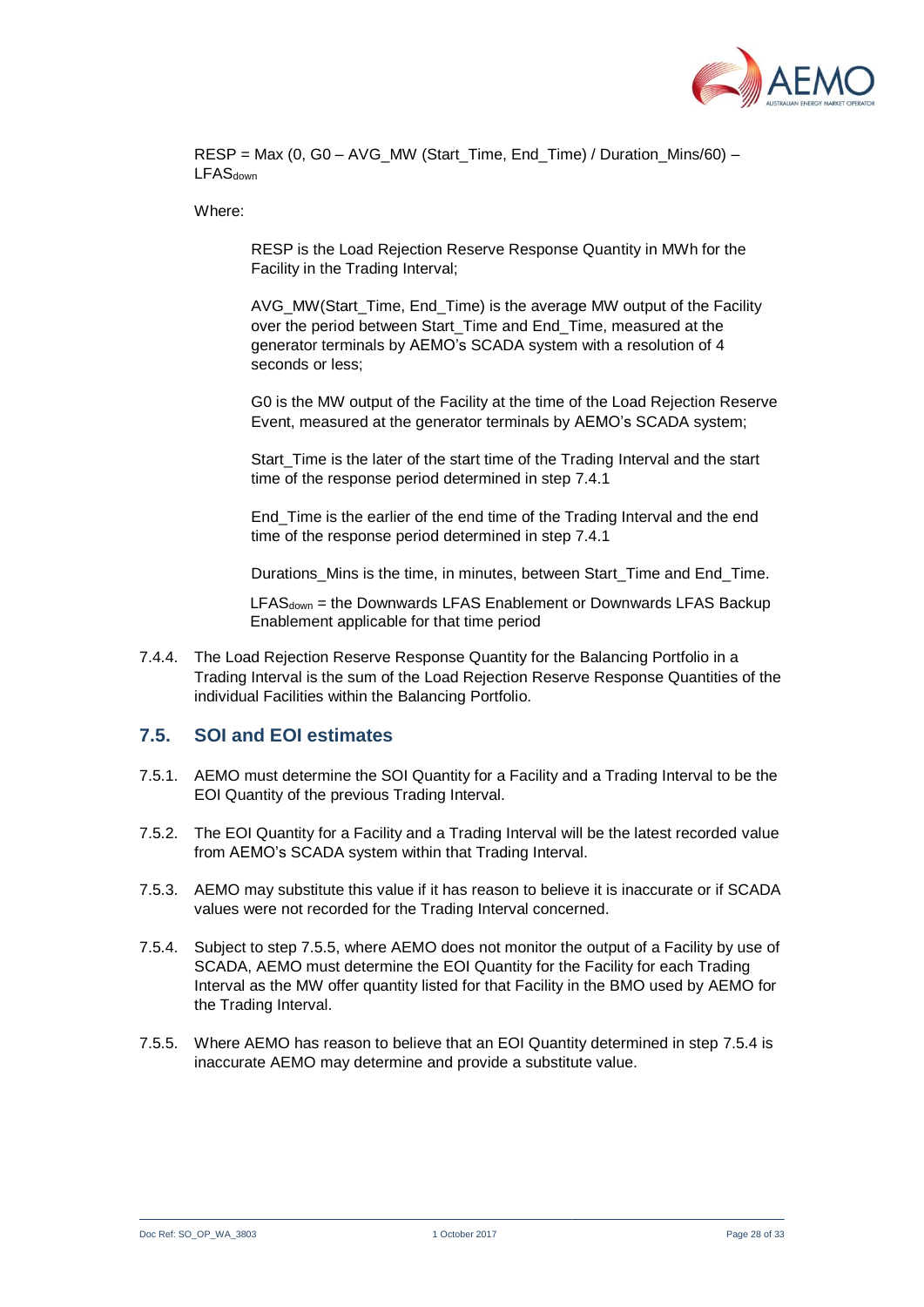

## <span id="page-28-0"></span>**7.6. Demand Side Programme curtailment request**

- 7.6.1. For the purpose of the calculation of the amount in MWh by which the Facility was requested to decrease its consumption **[Clause 7.13.5(a)]**, the following will be assumed:
	- (a) if an instruction is given that the demand should be reduced by a specific time then the calculation will be done assuming a reduction starting at the necessary time to achieve the final reduction by the prescribed time according to the ramp rate in the Standing Data **[Clause 7.6.1C(d)]**; and
	- (b) if an instruction is given to reduce demand as quickly as possible, then the calculation will assume the starting time as the time of the Dispatch Instruction and the ramp rate as described in the Standing Data, to determine the instructed reduction.

## <span id="page-28-1"></span>**8. ADMINISTRATION AND REPORTING IN RELATION TO SYNERGY**

#### <span id="page-28-2"></span>**8.1. Limitation of requirements for Synergy**

8.1.1. The requirements of steps [8.2,](#page-28-3) [8.3](#page-28-4) and [8.4](#page-28-5) shall apply only to steps [3](#page-7-1) and [4.7.](#page-11-1)

### <span id="page-28-3"></span>**8.2. Reporting in relation to Synergy's WEM Rules obligations**

- <span id="page-28-7"></span>8.2.1. The requirements for AEMO to report to the Economic Regulation Authority any instance where it believes that Synergy has failed to meet its obligations under this Procedure are specified in the WEM Rules **[Clauses 7.6A.5(c) and 7.6A.5(e)]**.
- 8.2.2. The reports referred to in step [8.2.1](#page-28-7) must be submitted within 5 Business Days of the occurrence of the event, or within 5 Business Days of either party becoming aware of the event.

#### <span id="page-28-4"></span>**8.3. Appointment of Representative**

- 8.3.1. Synergy and AEMO must:
	- (a) each appoint a representative who must act as the formal point of contact with regard to the operation of this Procedure;
	- (b) provide each other and the Economic Regulation Authority with the name, title and contact details of its representative; and
	- (c) maintain the appointed representative's currency.

#### <span id="page-28-5"></span>**8.4. Keeping of Records**

8.4.1. The requirements for Synergy and AEMO to retain records created by the operation of this Procedure are specified in the WEM Rules **[Clause 7.6A.6]**.

#### <span id="page-28-6"></span>**8.5. Failure to Agree on an issue within the Procedure**

8.5.1. The requirements for AEMO and Synergy to address and reach agreement on any issues arising from the application of this Procedure are specified in the WEM Rules **[Clause 7.6A.5(b)]**.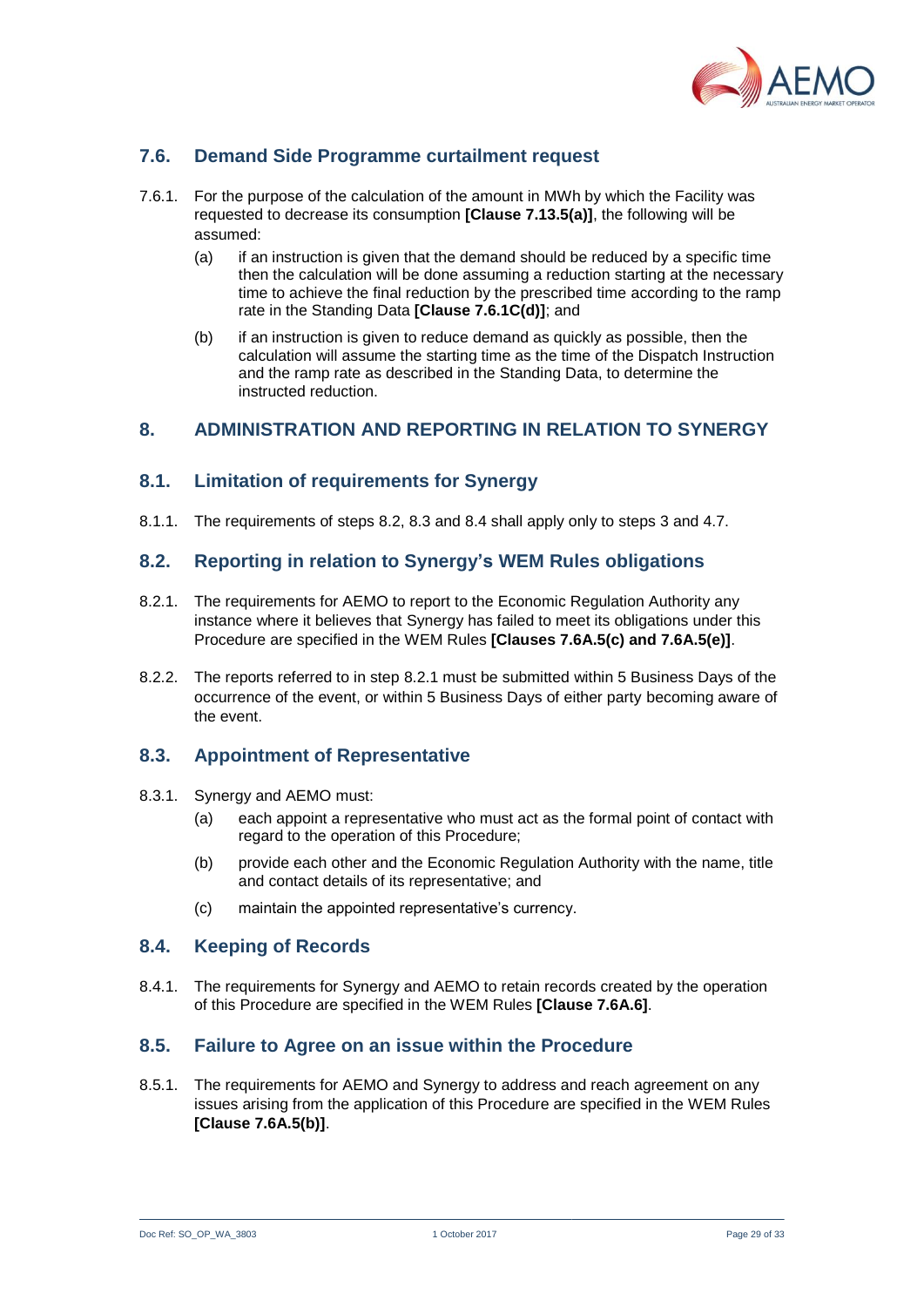

- 8.5.2. Where agreement cannot be reached and arbitration is required, the party seeking arbitration must, in good faith, seek to agree with the other party on an arbitrator.
- 8.5.3. If, within 7 days, the parties are unable to agree on an arbitrator, the Economic Regulation Authority shall be the arbitrator.
- 8.5.4. Within 7 days of the appointment of an arbitrator, the party seeking arbitration must provide the arbitrator with a report setting out:
	- (a) a description of the issue in dispute;
	- (b) the background to the dispute and a description of the endeavours of the parties to resolve the issue; and
	- (c) the position of both parties on the issue, including what is required to resolve the dispute.
- <span id="page-29-2"></span>8.5.5. The party submitting the report must provide a copy of the report to the other party at the same time the report is submitted to the arbitrator.
- 8.5.6. The other party must submit its own report on the issue to the arbitrator within 2 Business Days of the receipt of the report referred to in step [8.5.5.](#page-29-2)
- 8.5.7. In reviewing the issue, the arbitrator must have regard to the following, in order of precedence:
	- (a) the WEM Rules;
	- (b) this Procedure;
	- (c) other Market Procedures and Power System Operation Procedures; and
	- (d) the alignment of the above to the Wholesale Market Objectives in the context of the issue.
- 8.5.8. The arbitrator may seek further information from either party, and this information must be provided within 2 Business Days of receipt of the request.
- 8.5.9. The arbitrator must provide its draft recommendation to Synergy and AEMO within two weeks of the receipt of the report in step [8.5.5.](#page-29-2) Both parties have 2 Business Days to provide the arbitrator with comments on the draft recommendation.
- 8.5.10. The arbitrator must, within 2 Business Days of receiving comments, issue a binding decision.

#### <span id="page-29-0"></span>**9. EXEMPTIONS TO COMMITMENT AND DE-COMMITMENT NOTIFICATION REQUIREMENTS**

#### <span id="page-29-1"></span>**9.1. Application for exemption from a Market Participant with a distribution connected Scheduled Generator**

<span id="page-29-3"></span>9.1.1. A Market Participant with a Scheduled Generator connected to a distribution network that has operating equipment and processes which enable it to synchronise and desynchronise only when it is safe to do so, may apply in writing to AEMO for an exemption from providing notification to AEMO under clauses 7.9.1 and 7.9.5 of the WEM Rules.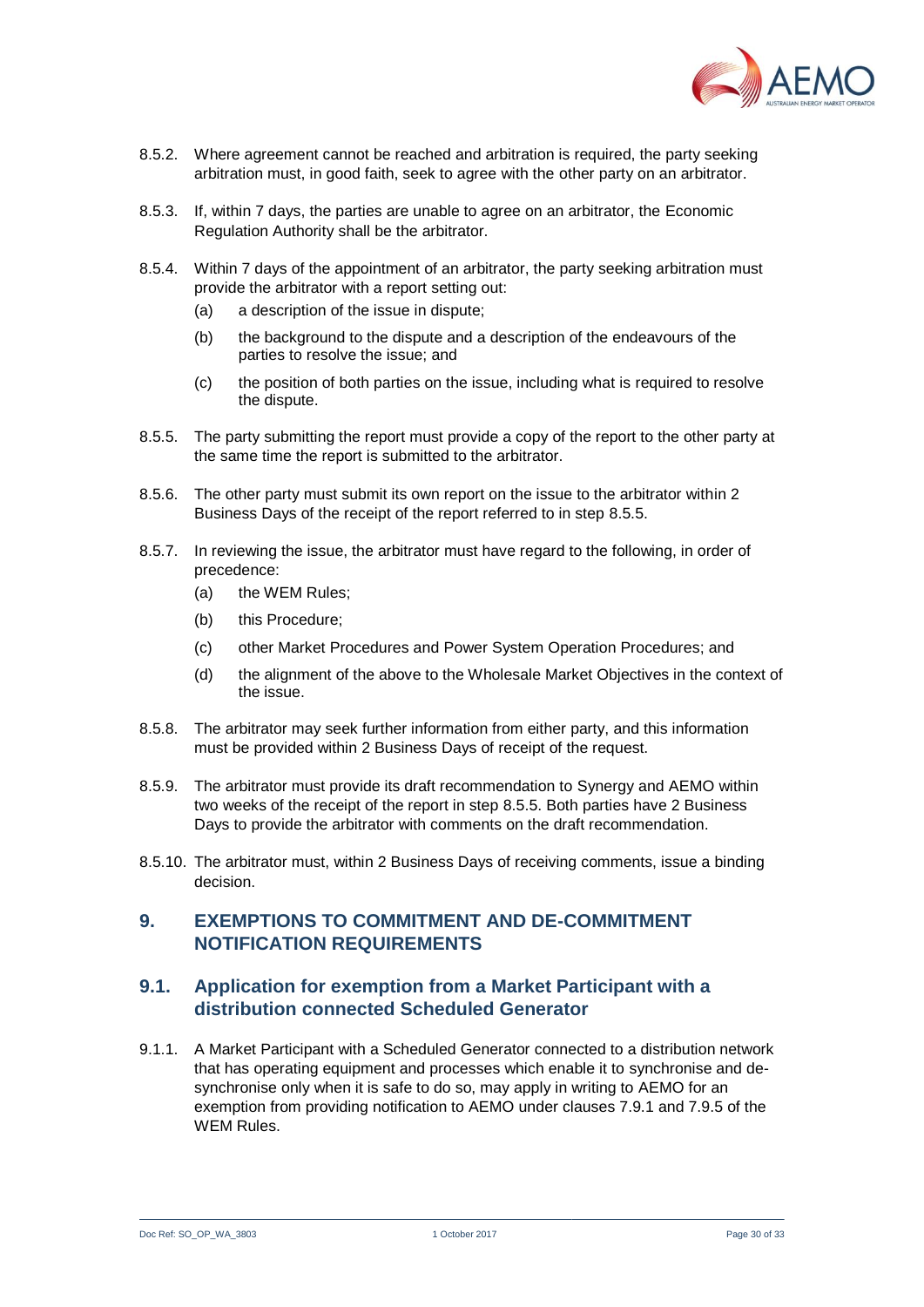

<span id="page-30-2"></span>9.1.2. The Market Participant's written application for exemption must advise that its Scheduled Generator has operating equipment and processes to enable it to synchronise and de-synchronise only when it is safe to do so. For guidance, the Scheduled Generator must meet the requirements of section 3.6 of the Technical Rules and in particular the provisions of clause 3.6.11 of the WEM Rules.

*Section 3.6 of the Technical Rules sets out the requirements for connection of small generating units to the distribution network. Clause 3.6.11 of the Technical Rules specifies "…the Network Service Provider may also require the installation of an intertripping link between the Generator's main switch(es) and the feeder circuit breaker(s) in the zone substation or other upstream protection device nominated by the Network Service Provider".* 

9.1.3. The written application for an exemption to clauses **[Clauses 7.9.1** and **7.9.5]** (as described in step [9.1.1\)](#page-29-3) must be directed to AEMO via email (wa.sm.operations@aemo.com.au) and signed by an Authorised Officer.

#### <span id="page-30-0"></span>**9.2. AEMO's assessment of the application**

- 9.2.1. AEMO will assess a written application made under step [9.1.1](#page-29-3) by reviewing the SCADA and protection systems to ensure that the criteria referred to in step [9.1.2](#page-30-2) is satisfied.
- <span id="page-30-3"></span>9.2.2. Upon verification by AEMO that the Scheduled Generator satisfies the criteria set out in step [9.1.2,](#page-30-2) the Market Participant will be deemed to have operating equipment and processes which enable its distribution connected Scheduled Generator to synchronise and de-synchronise only when it is safe to do so, therefore qualifying for an exemption **[Clause 7.9.14]**.
- <span id="page-30-4"></span>9.2.3. If AEMO is unable to verify that the Market Participant's distribution connected Scheduled Generator satisfies the criteria set out in step [9.1.2](#page-30-2) then the Market Participant will not at that time be deemed to have operating equipment and processes which enable its distribution connected Scheduled Generator to synchronise and de-synchronise only when it is safe to do so, therefore not qualifying for an exemption.

#### <span id="page-30-1"></span>**9.3. AEMO's determination**

- <span id="page-30-5"></span>9.3.1. AEMO must provide written notification to a Market Participant of the outcome of its assessment made under step [9.2](#page-30-0) as follows:
	- (a) if step [9.2.2](#page-30-3) applies, the Market Participant will be advised that the distribution connected Scheduled Generator for which the application was made is exempt from clauses 7.9.1 and 7.9.5 of the WEM Rules, including the reasons for the decision and the effective date of the exemption; or
	- (b) if step [9.2.3](#page-30-4) applies, the Market Participant will be advised that the distribution connected Scheduled Generator does not qualify for an exemption from clauses 7.9.1 and 7.9.5 of the WEM Rules, including the reasons for this decision.
- 9.3.2. AEMO will use best endeavours to complete its assessment under step [9.2](#page-30-0) and provide written notice of its determination under step [9.3.1](#page-30-5) within 10 business days of receiving an application under step [9.1.1.](#page-29-3)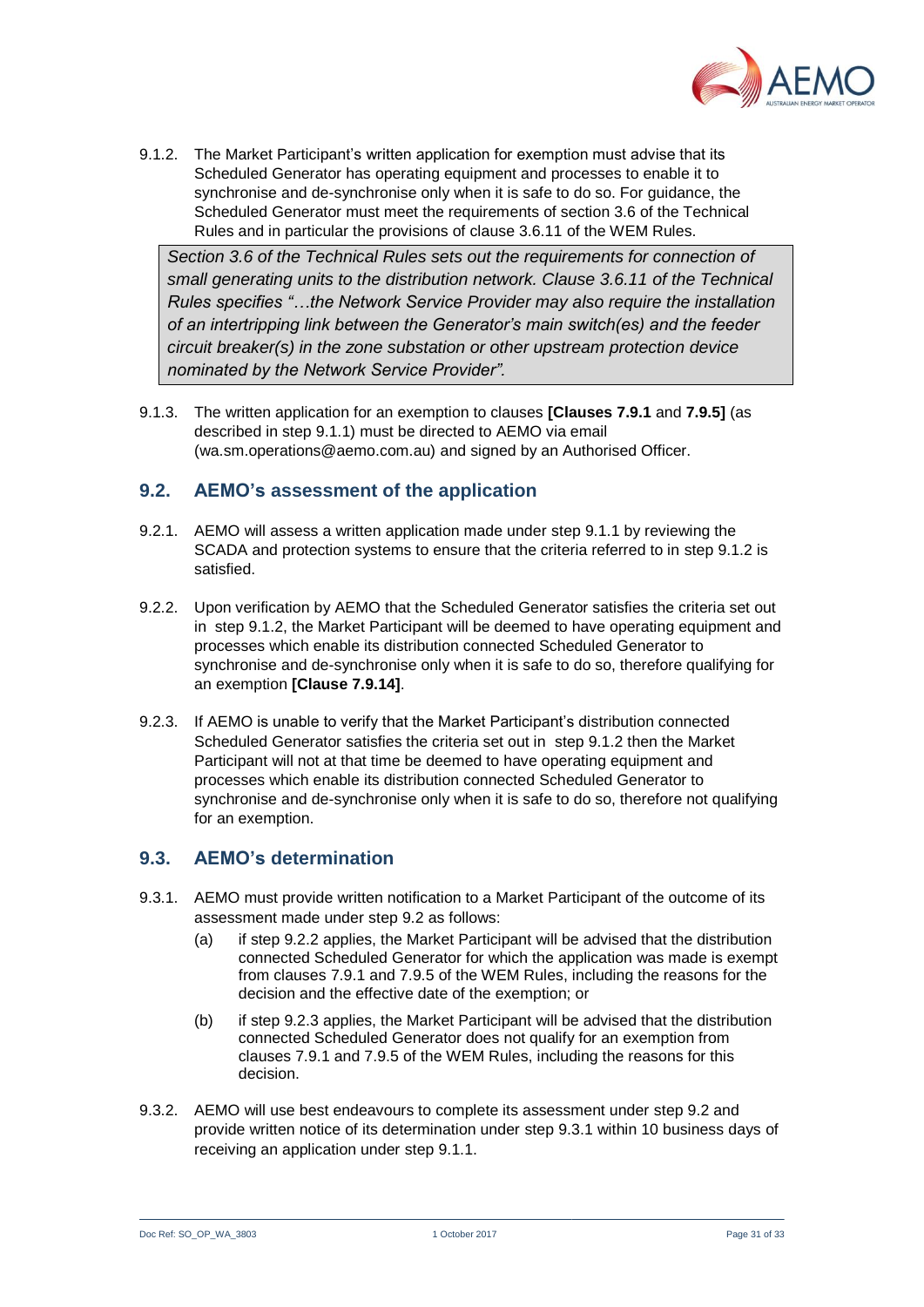

9.3.3. Where written notification pursuant to step [9.3.1\(b\)](#page-30-5) is provided advising that the Scheduled Generator does not qualify for an exemption, the Market Participant may re-apply at any time following the steps set out in step [9.1.](#page-29-1)

#### <span id="page-31-0"></span>**9.4. Revocation of an exemption**

- <span id="page-31-2"></span>9.4.1. A Market Participant must notify AEMO in writing via email<sup>7</sup> as soon as it becomes aware that it no longer satisfies the criteria referred to in step [9.1.2](#page-30-2) or any other matter or thing which might prevent the exempted Scheduled Generator from synchronising or de-synchronising safely **[Clause 7.9.16]**.
- <span id="page-31-3"></span>9.4.2. Upon assessing the information provided in the notification under step [9.4.1,](#page-31-2) or in the event that it becomes aware of any other information, AEMO may revoke an exemption if it is no longer satisfied that the Scheduled Generator meets the requirements assessed under step [9.4.1.](#page-31-2)
- 9.4.3. AEMO will notify the Market Participant of its decision to revoke an exemption in writing as soon as practicable after it has made its assessment under step [9.4.2.](#page-31-3) The notification will include reasons for its decision and the date and time from which the exemption will cease to apply **[Clause 7.9.17]**.

#### <span id="page-31-1"></span>**9.5. List of exempt distribution connected Scheduled Generators**

- 9.5.1. AEMO will publish and maintain a list of Scheduled Generators subject to exemptions under clauses 7.9.1 and 7.9.5 of the WEM Rules on AEMO's website **[Clause 7.9.18]**. 8
- 9.5.2. The published list will include the details of the Market Participant and Facility and the date on which the exemption was granted.
- 9.5.3. A Scheduled Generator will be added to the published list as soon as practicable after the granting of an exemption.
- 9.5.4. Where an exemption is revoked for a Scheduled Generator, it will be removed from the list as soon as practicable after the revocation occurs.

l <sup>7</sup> To wa.sm.operations@aemo.com.au.

<sup>8</sup> See https://www.aemo.com.au/Electricity/Wholesale-Electricity-Market-WEM/Security-and-reliability/Facility-commitment-notificationexemptions.